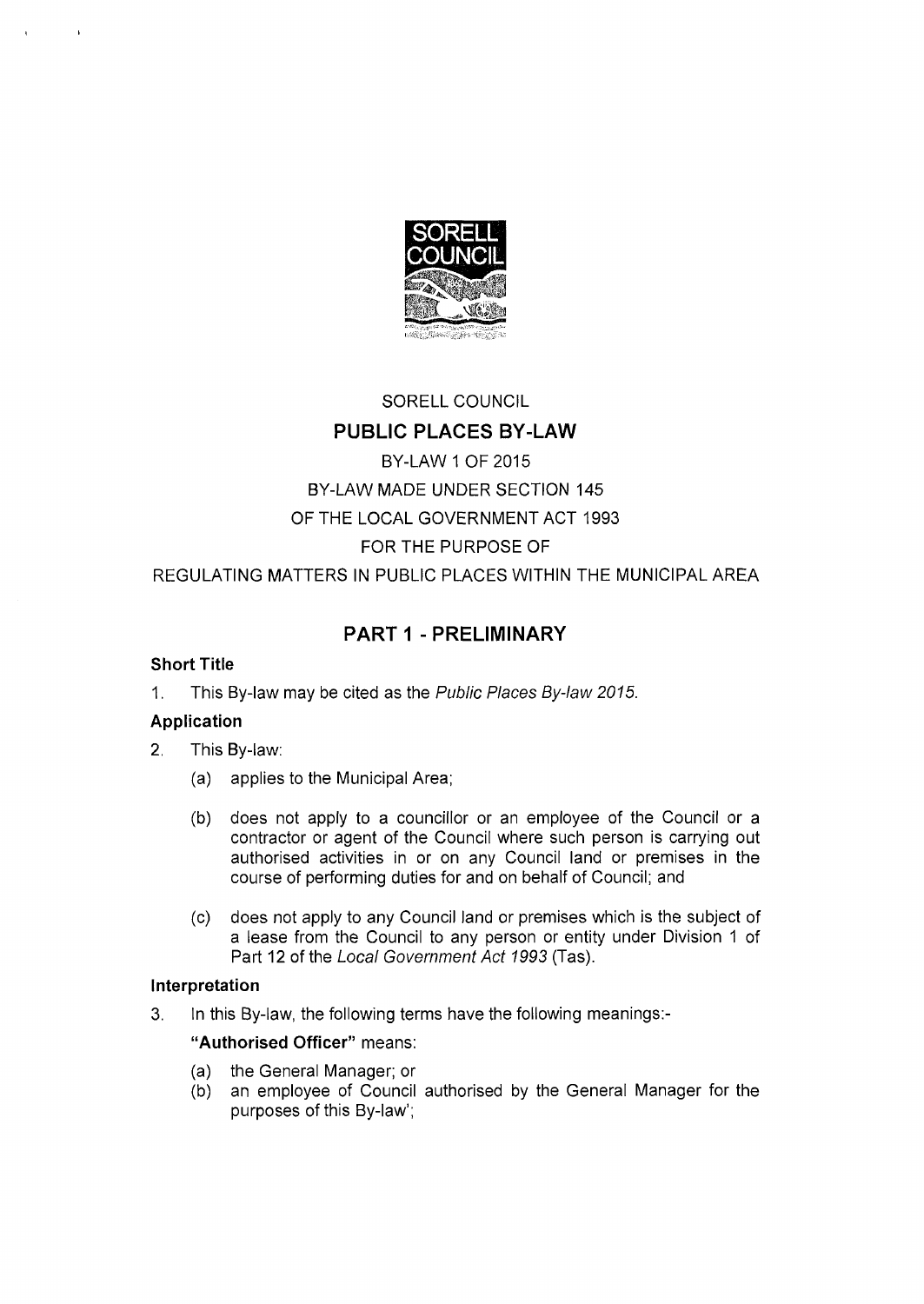**"Busking"** means conducting a performance in a public place for the purpose of obtaining fee or reward;

**"By-law"** is a reference to this Public Places By-law No. 1 of 2015;

**"Children's Playground"** means any area in which children's play equipment is installed and extends for a distance of ten (10) metres in all directions from such play equipment;

**"Council"** means the Sorell Council (ABN 12 690 767 695);

**"Food Business"** has the meaning given to that term in section 6 of the *Food Act 2003* (Tas);

**"General Manager"** means:

 $\mathbf{r}$ 

- (a) the person holding the position of general manager of the Council as appointed by the Council from time to time pursuant to section 61 of the *Local Government Act 1993* (Tas); or
- (b) any employee of the Council to whom the General Manager has lawfully delegated, pursuant to section 64 of the *Local Government Act 1993* (Tas), authority to act with respect to the operation of this Bylaw;

**"Hunting Equipment"** has the meaning given to that term in section **3(1)** of the *Nature Conservation Act 2002* (Tas);

**"Liquor"** has the meaning given to that term in section 3(1) of the *Police Offences Act 1935* (Tas);

**"Manager Engineering & Regulatory Services"** means the person holding the position of Manager Engineering & Regulatory Services with the Council;

**"Municipal Area"** means the area of land under the control of the Sorell Council and defined in accordance with section 16 of the *Local Government Act 1993* (Tas);

**"Occupy"** includes, without limitation, to reside or live in or use any area, space or location (including any caravan) for the purposes of entertainment, sleeping, resting, cooking, eating, conducting any commercial or retail activities or for any other similar use;

**"Owner"** means the registered proprietor of any land and includes, without limitation, an Occupier or any other person having the control and management of any land;

**"Parking Area"** means any area designated by Council for the parking of vehicles and includes all equipment, signs, access ways, fences and structures used in conjunction with or in any way connected with same;

**"Parking Space"** means any space within a Parking Area delineated by lines or other markings on the ground or indicated by any other method, of sufficient clear space to accommodate a vehicle;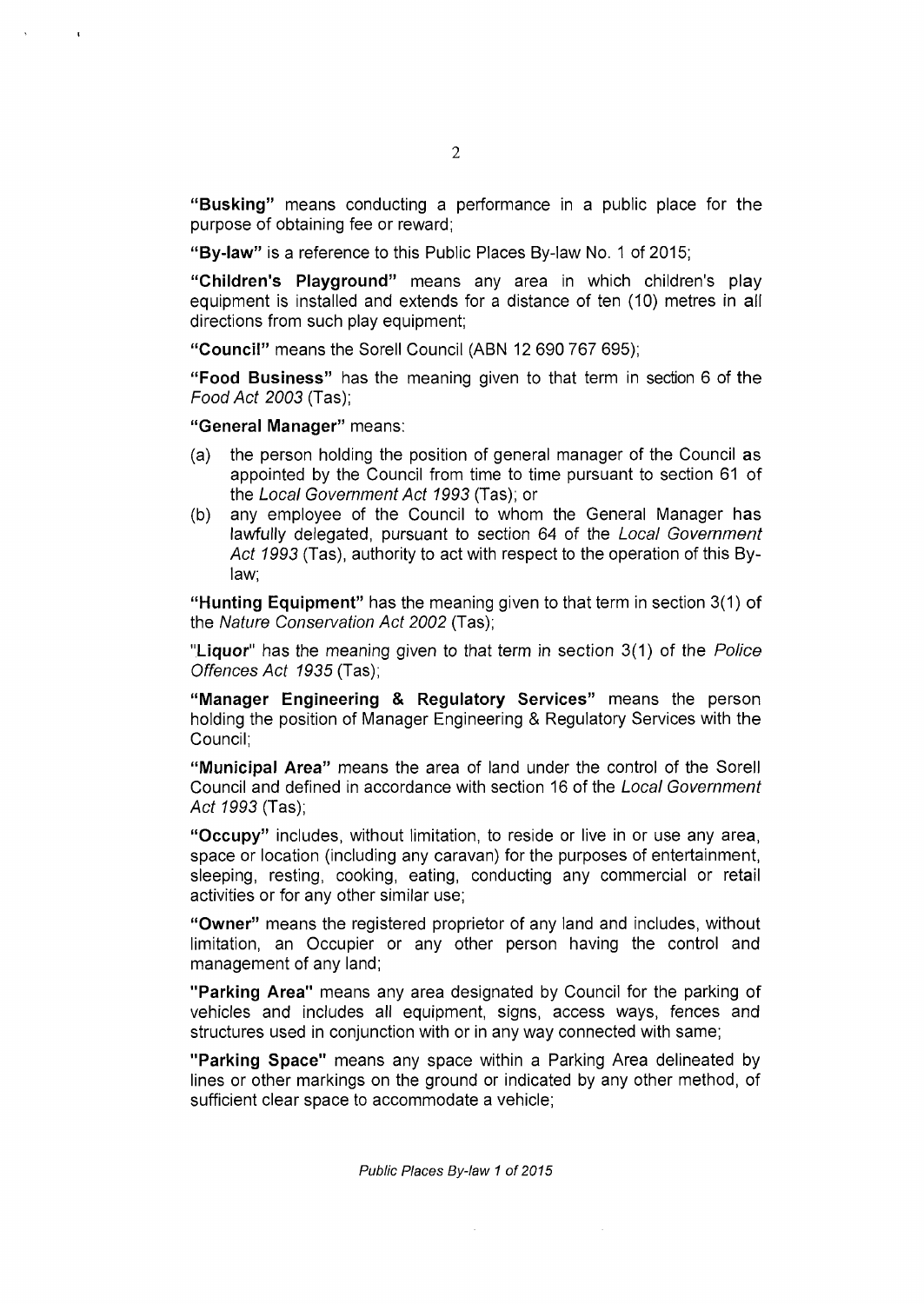**"penalty unit"** means the amount of money set under the *Penalty Units and Other Penalties Act 1987* 

**"Permit"** means a statement in writing, with or without conditions, issued by an Authorised Officer which permits the carrying out of an activity regulated by this By-law, applications for which are made in accordance with Part 9 of this By-law;

**"Public Building"** means a structure or building owned, occupied by or under the control of the Council and includes the land upon which such building is situated;

**"Public Reserve"** means:

- (a) all reserves, beaches, coastal or river foreshore areas, rockeries, areas of bushland, footpaths, natural areas, planted embankments, nature strips, median strips, areas reserved by Council specifically for the parking of caravans or recreational vehicles, plantations, sports grounds, recreation grounds, swimming pools, parks or gardens, water storage areas (including but not limited to dams or ponds) which are owned by, or under the care, control and management of, the Council; and
- (b) all Public Buildings; and
- (c) all Parking Areas;

**"Road"** has the meaning given to that term in section 3(1) of the *Roads and Jetties Act 1935* (Tas);

**"Smoke"** means to:

- (a) smoke, hold or otherwise have control over an ignited cigarette, cigar or pipe; or
- (b) permit the release of smoke or fumes from a burning cigarette, cigar or pipe; and

**"Wildlife"** has the meaning given to that term in section 3(1) of the *Nature Conservation Act 2002* (Tas).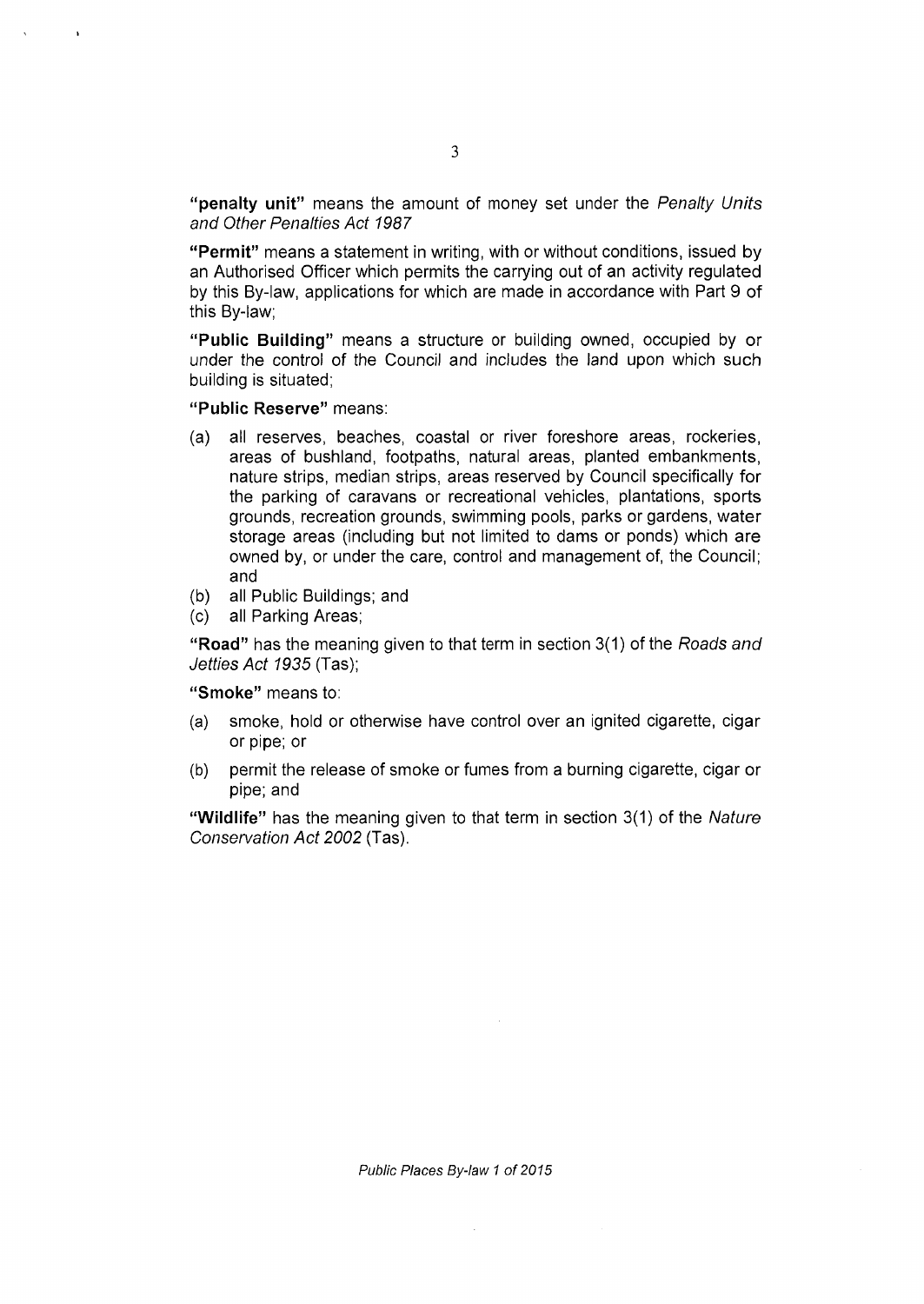# PART 2 - USE OF PUBLIC RESERVES

# **Closure of Public Reserve**

- 4. (1) An Authorised Officer may close a Public Reserve or any part of a Public Reserve to members of the public.
	- (2) A person must not enter upon or remain in:
		- (a) a Public Reserve; or
		- (b) any part of a Public Reserve,

that has been closed to members of the public without first obtaining a Permit to do so.

# **PENALTY: a fine not exceeding 5 penalty units**

## **Hire of Public Reserves**

- 5. (1) An Authorised Officer may grant a Permit for the letting or hiring of all or part of a Public Reserve to any person or entity.
	- (2) An Authorised Officer may impose such terms and conditions upon a Permit issued pursuant to sub-clause 5(1) of this By-law as the Authorised Officer sees fit in all of the relevant circumstances.

#### **Non-compliance with hire conditions**

6. A person or entity must not fail to comply with the terms and conditions of a Permit issued pursuant to sub-clause 5(1) of this By-law.

# **PENALTY: a fine not exceeding 20 penalty units.**

#### **Sub-lease of Public Reserves**

7. A person or entity who has leased or hired all or part *of* a Public Reserve must not sub-lease or re-let the relevant area without first obtaining a Permit to do so.

# **PENALTY: a fine not exceeding 20 penalty units.**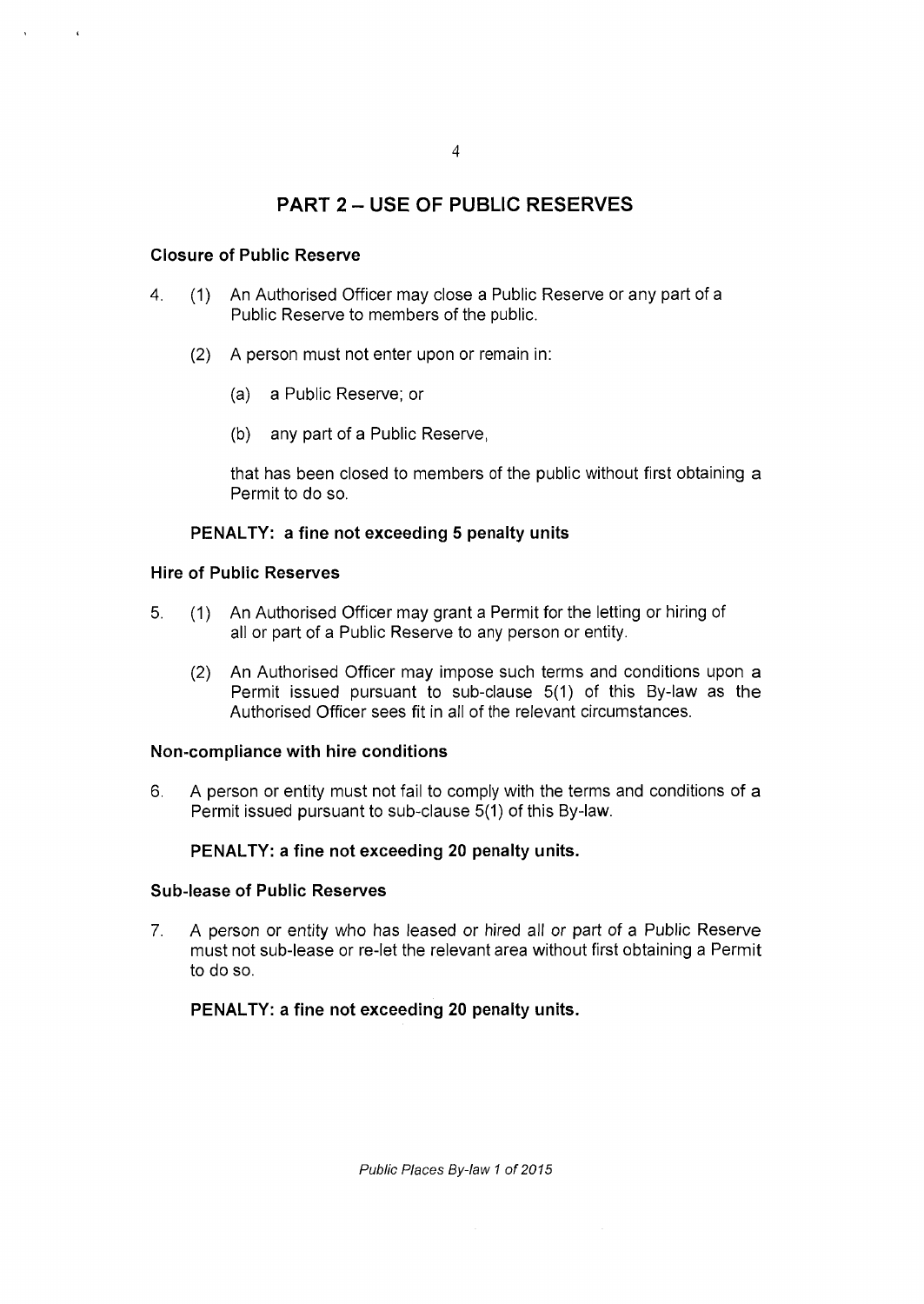#### **Peaceable use of Public Reserves**

8. Whilst in a Public Reserve, a person must not do or perform any act which unreasonably interferes with, or is likely to unreasonably interfere with, the lawful or peaceable use of the Public Reserve by any member of the public.

# **PENALTY: a fine not exceeding 10 penalty units.**

# **Functions**

9. Within a Public Reserve, a person must not conduct any public or private function, party or reception at which more than fifty (50) people are present unless the person has first obtained a Permit to do so.

# **PENALTY: a fine not exceeding 5 penalty units.**

# **Creation of entrances to Public Reserves**

10. (1) A person who owns or Occupies land adjoining a Public Reserve must not have or create an entrance from that land to the Public Reserve (an **"Entrance")** unless the person has sought and obtained a Permit to do so.

#### **PENALTY: a fine not exceeding 10 penalty units.**

- (2) At any time, an Authorised Officer may direct in writing the owner or Occupier of any land to permanently close any unauthorised Entrance and may specify the method of closure.
- (3) Any person who receives a written direction under sub-clause 10(2) of this By-law must within two (2) weeks of receiving the direction close the Entrance and, if a method of closure is specified in the direction, comply with that method.

#### **PENALTY: a fine not exceeding 10 penalty units.**

- (4) The Council may carry out any and all works reasonably required to give effect to a direction issued under sub-clause 10(2) of this By-law in the event that:
	- (a) the person to whom the direction is issued fails to comply within the stipulated time frame; or
	- (b) the Entrance has not been closed using the method specified in the relevant direction,

and if Council takes such action clause 50 of this By-law will apply.

 $\mathcal{L}$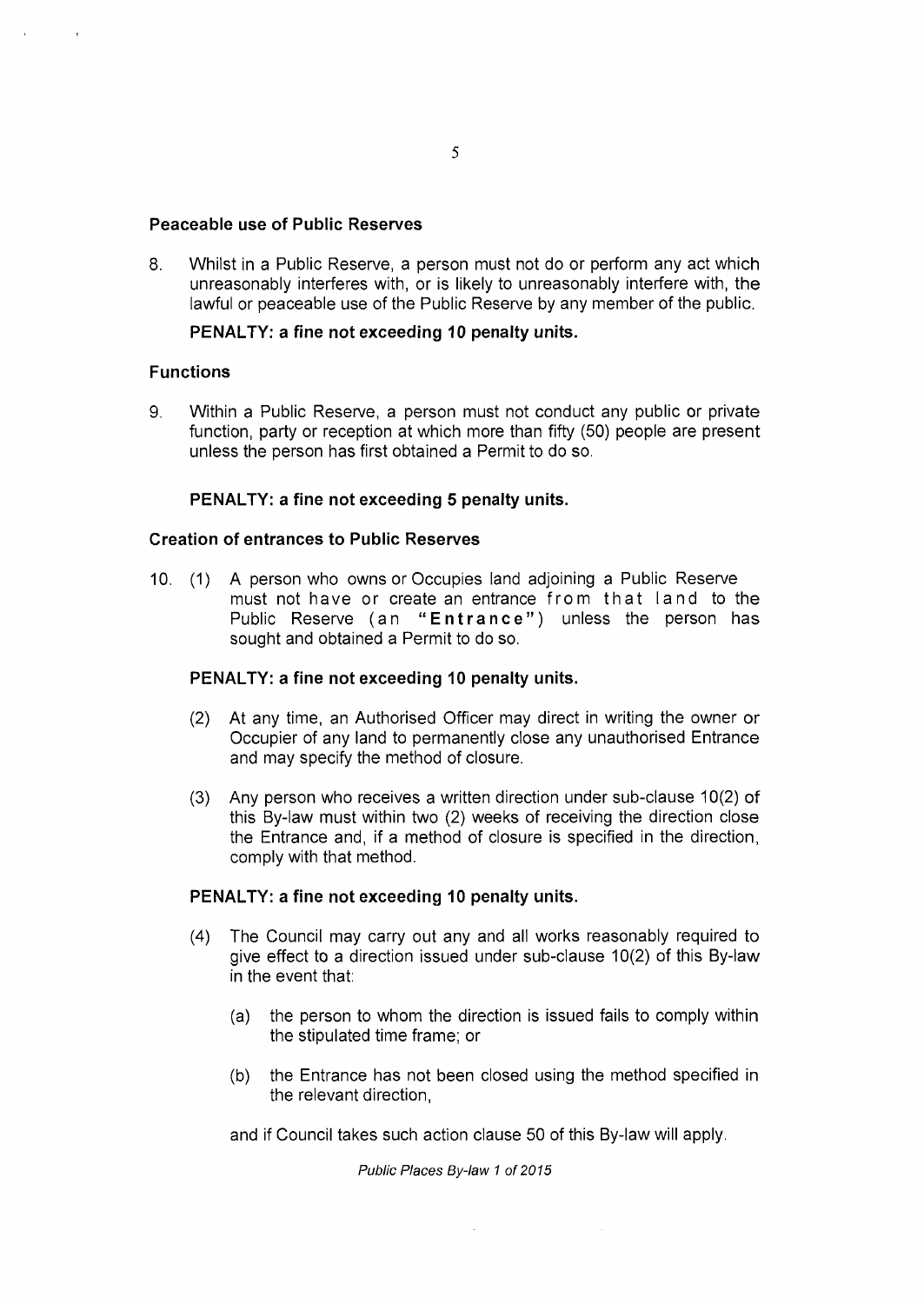# PART 3 - DISALLOWED ACTIVITIES

#### **Erection of structures**

11. (1) A person must not erect a building, booth or other structure in a Public Reserve unless the person has sought and obtained a Permit to do so.

#### **PENALTY: a fine not exceeding 10 penalty units.**

(2) Council may remove any unauthorised building, booth or other structure and take any reasonable measure to return the Public Reserve to the condition it was in before the structure was erected.

# **Erection of signs**

12. (1) A person must not erect or allow to be erected a sign, banner or billboard in a Public Reserve unless the person has sought and obtained a Permit to do so.

#### **PENALTY: a fine not exceeding 10 penalty units.**

(2) An Authorised Officer may remove any unauthorised sign, banner or billboard erected on a Public Reserve and store and detain such unauthorised sign, banner or billboard in a secure location.

#### **Dining in a Public Reserve**

- 13. (1) In this clause 13, the term **"Outside Dining"** means the consumption of food or beverages from a Food Business by the customers of that business.
	- (2) A person must not place, or cause, permit or allow to be placed, in a Public Reserve any furniture which encourages or facilitates, or may encourage or facilitate, Outside Dining to occur in a Public Reserve unless the person has sought and obtained a Permit to do so.

# **PENALTY: a fine not exceeding 10 penalty units and for a continuing offence 1 penalty unit per day**

#### **Conducting trade or commerce**

14. Within a Public Reserve, a person must not offer for sale, lease or hire any goods or carry on any business involving the provision of services unless the person has sought and obtained a Permit to do so.

#### **PENALTY: a fine not exceeding 5 penalty units.**

*Public Places By-law 1 of 2015* 

 $\sim$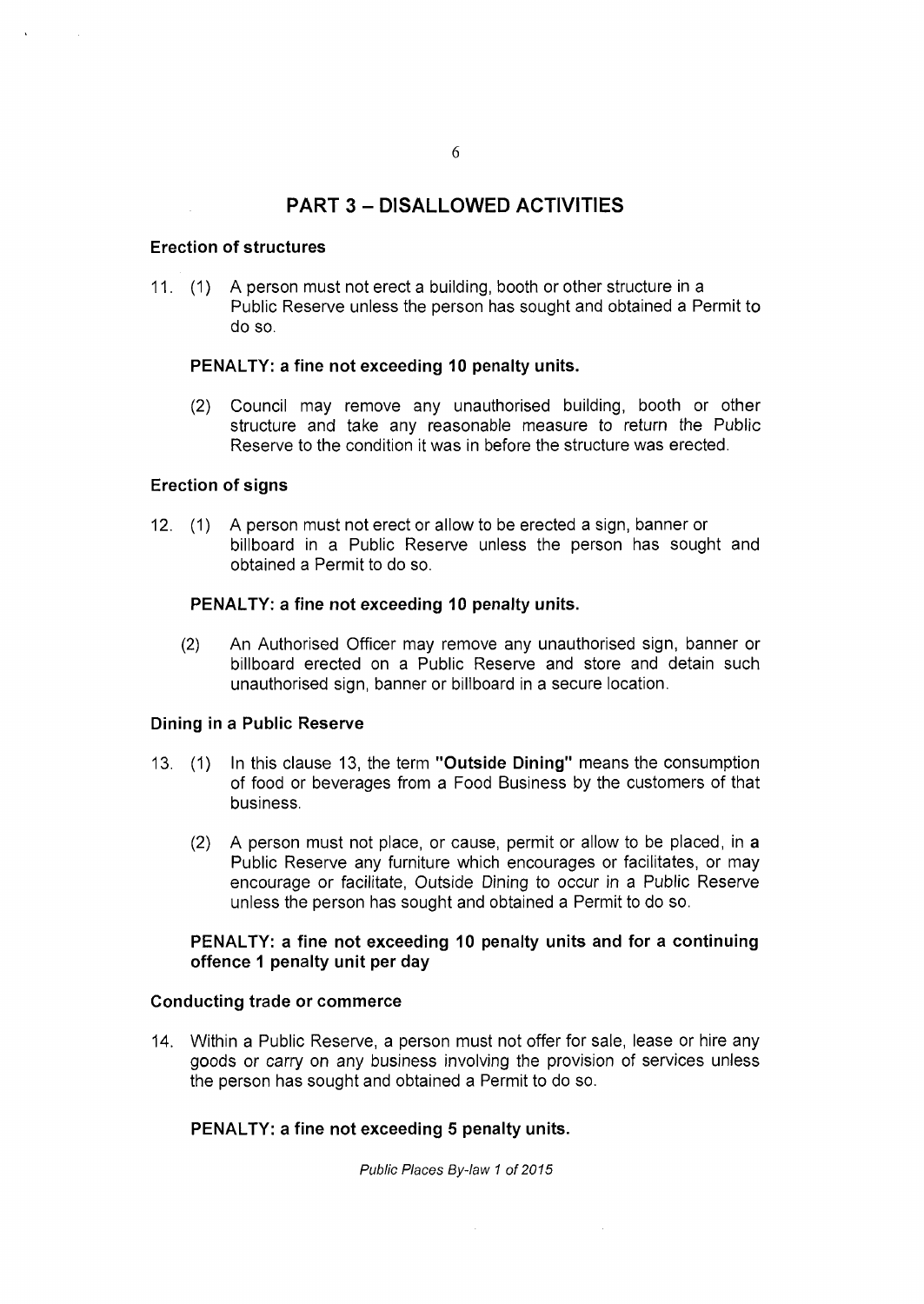#### **Distribution of advertising materials**

15. Within a Public Reserve a person must not distribute or arrange to be distributed any advertisement, book, card, notice, pamphlet, print, paper or placard unless the person has sought and obtained a Permit to do so.

#### **PENALTY: a fine not exceeding 5 penalty units.**

#### **Busking, preaching, concerts and similar activities**

- 16. Within a Public Reserve, a person must not engage in:
	- (a) Busking; or
	- (b) an assembly or concert; or
	- (c) preaching; or
	- (d) public speaking,

or any similar activity unless the person has sought and obtained a Permit to do so.

#### **PENALTY: a fine not exceeding 10 penalty units.**

#### **Organised sports**

17. Within a Public Reserve, a person must not conduct any organised sport (including training) or organised sporting contest unless the person has sought and obtained a Permit to do so.

#### **PENALTY: a fine not exceeding 20 penalty units.**

#### **Other organised activities**

18. Within a Public Reserve, a person must not conduct any organised amusement or entertainment for financial reward unless the person has sought and obtained a Permit to do so.

#### **PENALTY: a fine not exceeding 20 penalty units.**

#### **Use of Children's Playground**

19. (1) A person must not misuse or damage any Children's Playground equipment situated within a Public Reserve.

# **PENALTY: a fine not exceeding 5 penalty units.**

*Public Places By-law 1 of 2015* 

 $\hat{\mathcal{A}}$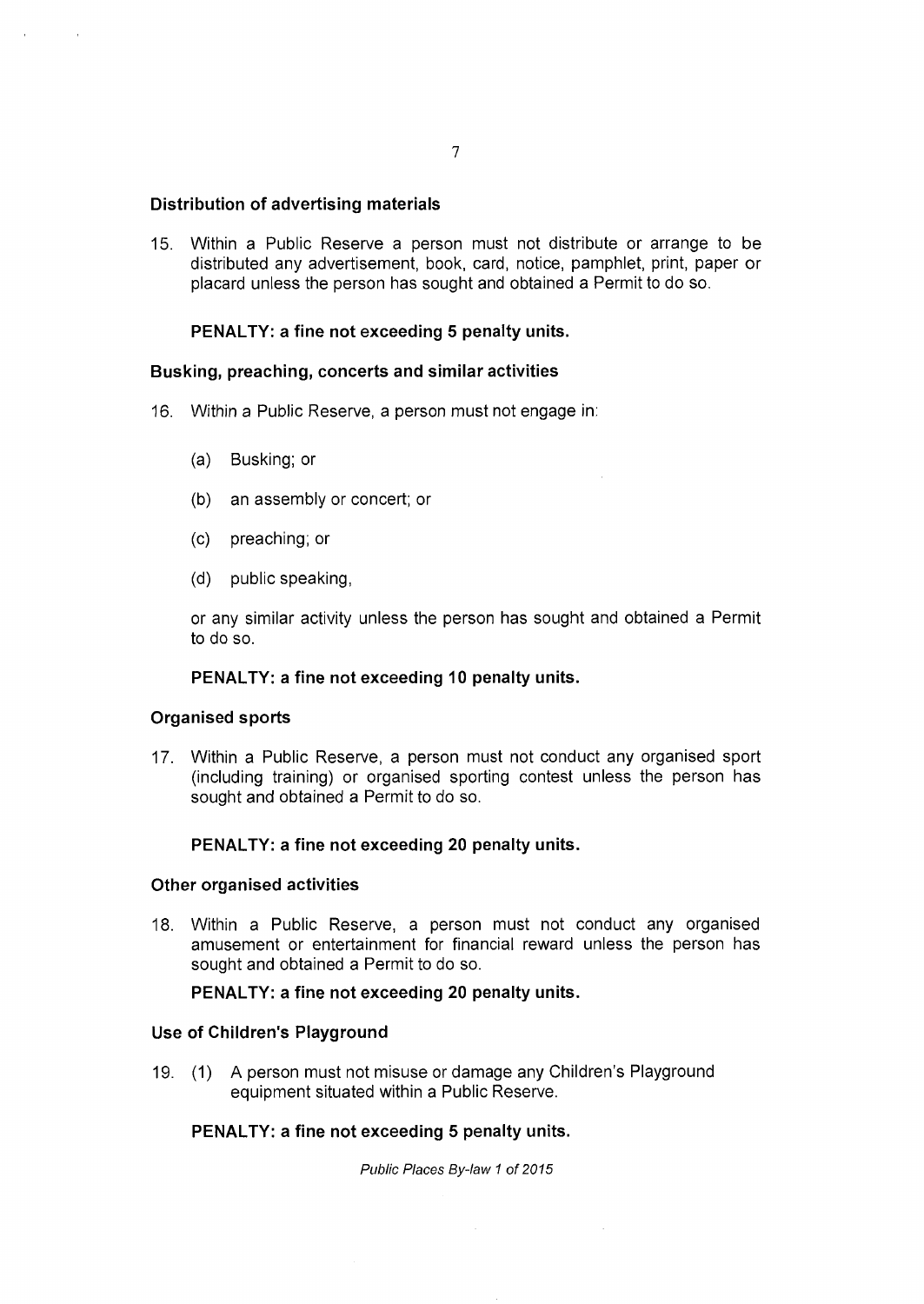- (2) Within a Public Reserve, a person must not:
	- (a) consume Liquor; or
	- (b) Smoke,

within ten (10) metres of any Children's Playground.

#### **PENALTY: a fine not exceeding 5 penalty units.**

#### **Playing golf**

20. Within a Public Reserve, a person must not play or practice golf or permit any person to play or practice golf except where signs or notice boards installed by Council permit such activity.

#### **PENALTY: a fine not exceeding 5 penalty units.**

#### **Use of radios and loud speakers**

21. Within a Public Reserve, a person must not use or operate any television, radio, loudspeaker, microphone, tape recorder, compact disc or other equipment used to amplify sound or play recorded music at volumes that interfere with, or are likely to interfere with, the peaceable use and enjoyment of the Public Reserve by other members of the public unless the person has sought and obtained a Permit to do so.

#### **PENALTY: a fine not exceeding 10 penalty units.**

#### **Use of change rooms and public toilets**

- 22. Within a Public Reserve, a person over the age of ten (10) years must not enter a change room or public toilet reserved for the use of people of the opposite sex except where such entry is for the sole purpose of assisting one or more people who are:
	- (a) injured, being threatened or are otherwise in danger; or
	- (b) elderly, disabled, or under the age of ten (10) years.

#### **PENALTY: a fine not exceeding 5 penalty units.**

#### **Collection of money**

23. Within a Public Reserve, a person must not take up a collection of money unless the person has sought and obtained a Permit to do so.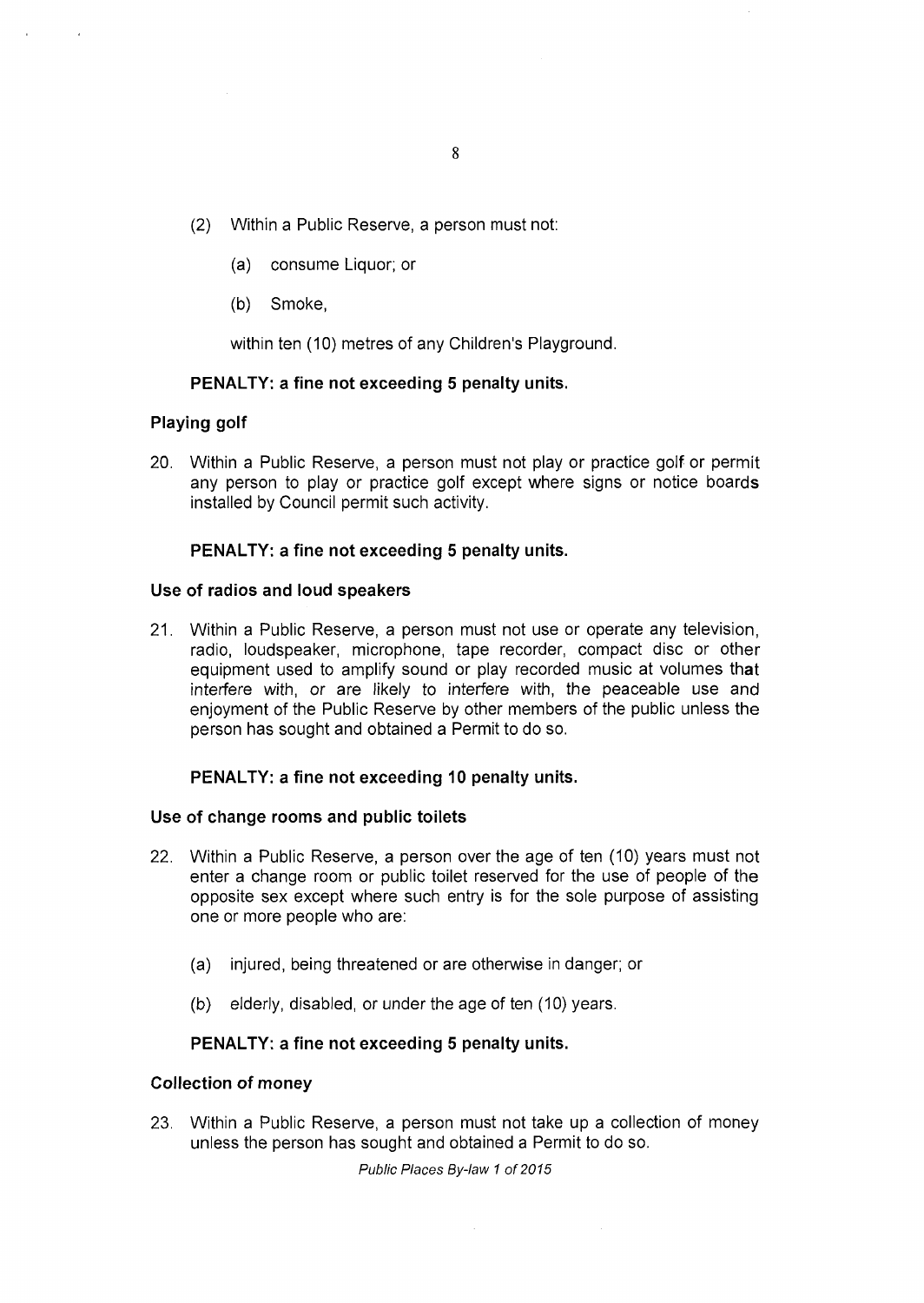# **PENALTY: a fine not exceeding 5 penalty units.**

## **Camping**

24. Within a Public Reserve, a person must not camp or set up a caravan or motorhome unless the person has sought and obtained a Permit to do so.

# **PENALTY: a fine not exceeding 10 penalty units.**

#### **Animals**

- 25. (1) Subject to sub-clause 25(2), within a Public Reserve a person must not:
	- (a) ride any Prescribed Animal; or
	- (b) permit any Prescribed Animal to walk, exercise, stray, forage or graze,

unless the person has sought and obtained a Permit to do so.

#### **PENALTY: a fine not exceeding 5 penalty units.**

- (2) The activities prescribed in sub-clause 25(1) may be conducted:
	- (a) on Roads, paths, tracks or other areas within Public Reserves that Council has specifically provided for such activities; or
	- (b) where signs or notice boards installed by Council indicate that such activities are permissible.
- (3) In this clause 25, the term **"Prescribed Animal"** means any live vertebrate animal other than:
	- (a) a dog as defined by in section 3 of the *Dog Control Act 2000*  (Tas); or
	- (b) native birds and animals.

#### **Projectiles**

26. Within a Public Reserve, a person must not use a slingshot, catapult, bow, or any other similar device unless the person has sought and obtained a Permit to do so.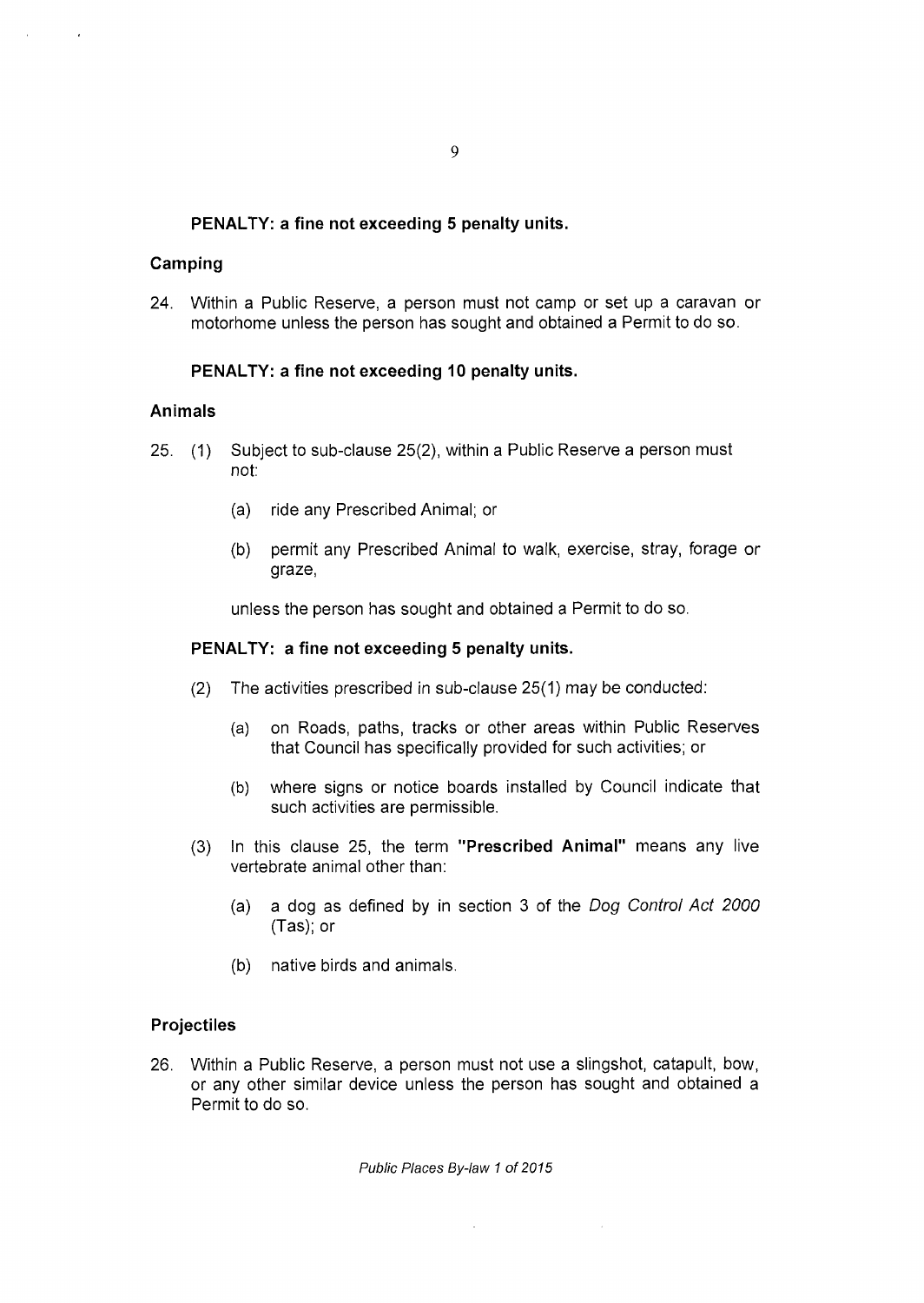# **PENALTY: a fine not exceeding 5 penalty units**

#### **Breaking of glass**

27. Within a Public Reserve, a person must not intentionally or willfully break any item comprised wholly or partly of glass.

#### **PENALTY: a fine not exceeding 5 penalty units.**

#### **Abuse of an Authorised Officer**

28. A person must not threaten, intimidate, or use abusive language towards an Authorised Officer acting in the course of their employment in relation to or in connection with any matter relating to a Public Reserve including the enforcement of this By-law.

#### **PENALTY: a fine not exceeding 5 penalty units.**

#### **Liquor free areas**

- 29. (1) For the purposes of this clause 29, all child care centres operated by the Council are **"Liquor Free Areas".** 
	- (2) Within a Liquor Free Area, a person must not:
		- (a) have in their possession, custody or control any Liquor; or
		- (b) consume any Liquor;

unless the person has sought and obtained a Permit to do so.

**PENALTY: a fine not exceeding 10 penalty units.** 

*Public Places By-law 1 of 2015* 

 $\hat{\mathcal{A}}$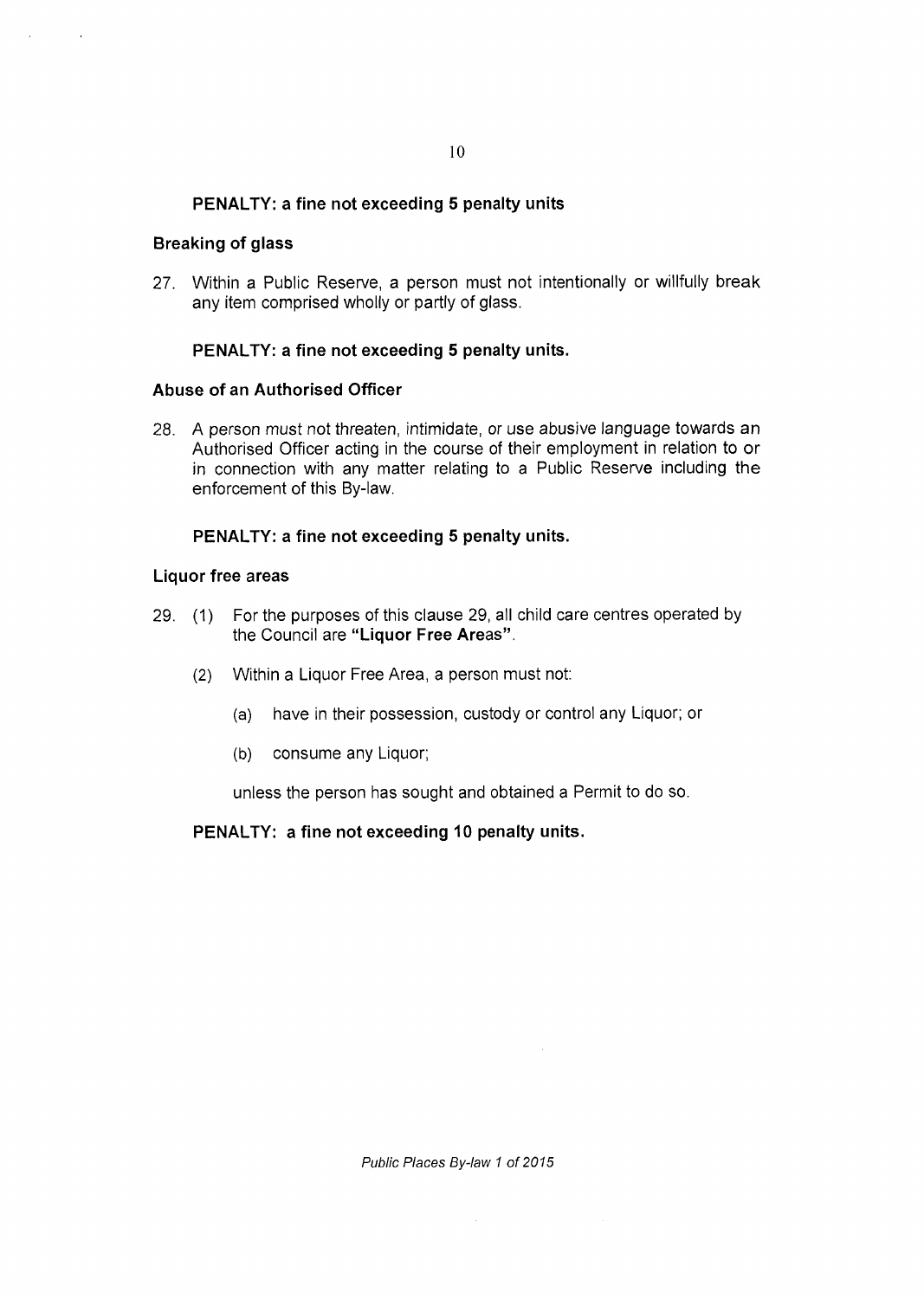# PART 4 - DAMAGE TO PROPERTY

#### **Damage to Council property**

- 30. A person must not move, remove, disturb, tamper with, destroy or cause any damage to:
	- (1) trees, shrubs, flowers or any other plants;
	- (2) sod, turf, loam, sand, gravel, stone or any similar materials;
	- (3) pipes, taps, sprinklers, hoses, fountains (both decorative and drinking), ponds, or other infrastructure concerned with the storage and/or reticulation of water; or
	- (4) any other item of Council property installed or otherwise located within a Public Reserve.

#### **PENALTY: a fine not exceeding 10 penalty units.**

#### **Damage to items of architectural, archaeological, &c., interest**

31. Within a Public Reserve, a person must not remove, damage, deface or disturb any object of architectural, archaeological, historical or scientific significance or interest unless the person has sought and obtained a Permit to do so.

# **PENALTY: a fine not exceeding 10 penalty units.**

#### **Protection of Wildlife**

- 32. Within a Public Reserve, a person must not:
	- (1) take or have in his or her possession, control or custody any Wildlife or the products of Wildlife;
	- (2) interfere with the nest, breeding place or habitation or any Wildlife; or
	- (3) intentionally rouse or disturb any Wildlife,

unless the person has sought and obtained a Permit to do so.

## **PENALTY: a fine not exceeding 20 penalty units.**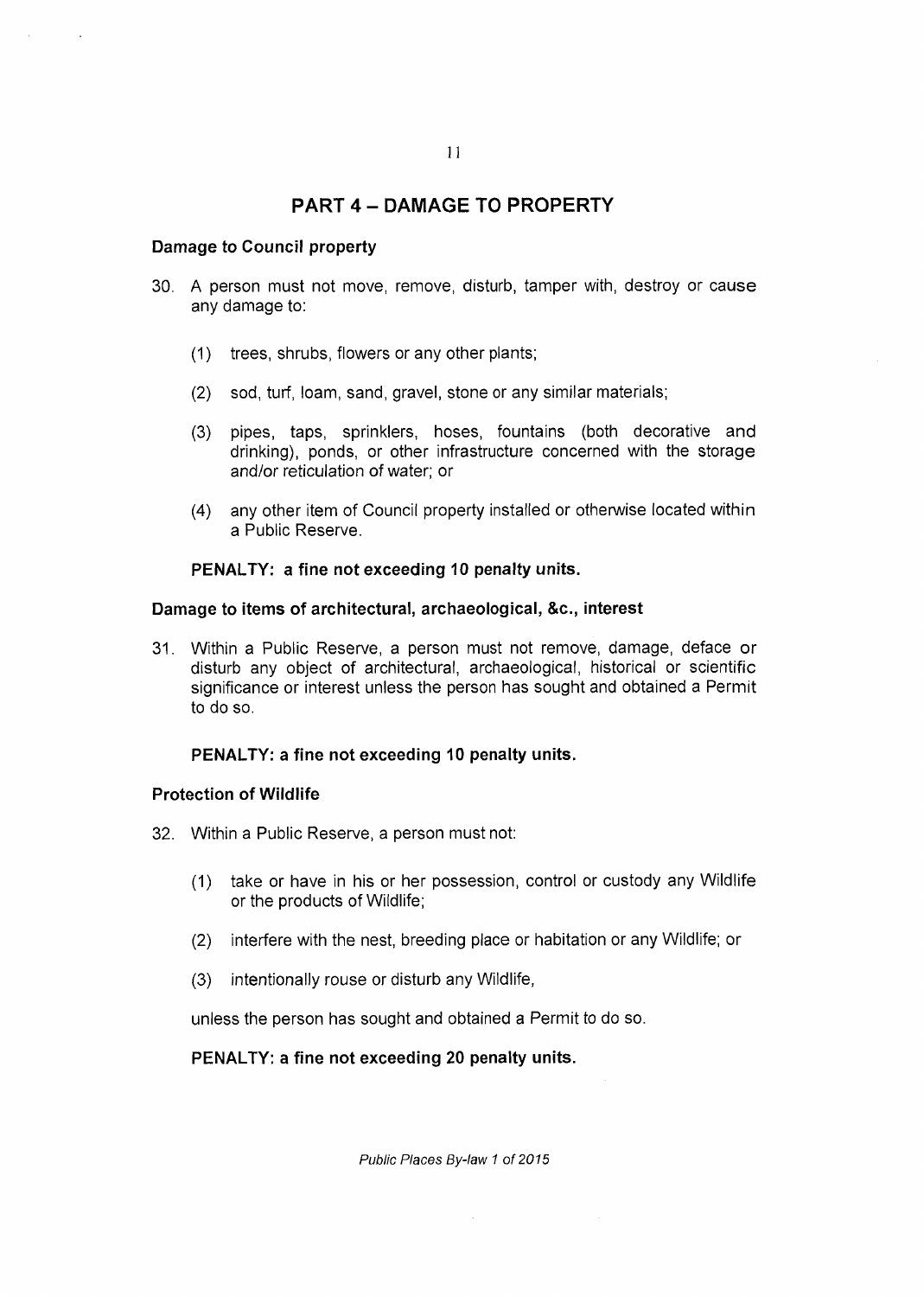## **Hunting equipment**

- 33. Within a Public Reserve, a person must not:
	- (1) use or have in his or her possession any Hunting Equipment;
	- (2) lay or set any trap or snare; or
	- (3) deposit any poisonous or chemical substance,

unless the person has sought and obtained a Permit to do so.

# **PENALTY: a fine not exceeding 20 penalty units.**

# **Lighting fire**

34. Within a Public Reserve, a person must not light a fire other than

within a fireplace or other designated location provided by Council for such use by the public, unless the person has sought and obtained a Permit to do so.

#### **PENALTY: a fine not exceeding 10 penalty units.**

#### **Graffiti**

35. Within a Public Reserve, a person must not mark, draw on, write on or in any other way deface Council property unless the person has sought and obtained a Permit to do so.

#### **PENALTY: a fine not exceeding 10 penalty units.**

#### **Removal of wood**

36. A person must not collect or remove any wood or timber from a Public Reserve unless the person has sought and obtained a Permit to do so.

## **PENALTY: a fine not exceeding 10 penalty units.**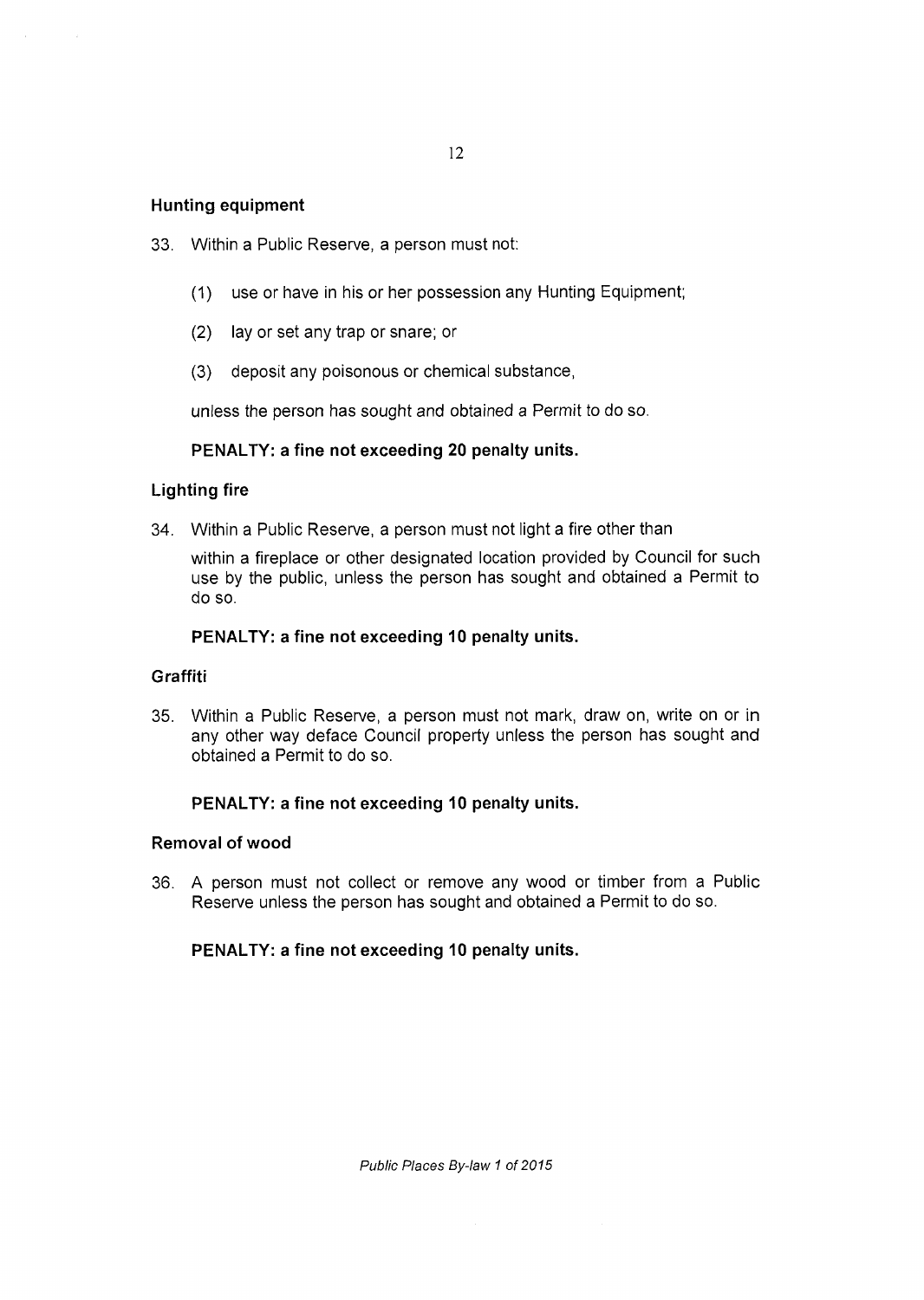# PART 5 - VEHICLES

## **Parking of vehicles**

- 37. (1) Within a Public Reserve, a person must not park a vehicle:
	- (a) in an area that is not a Parking Area;
	- (b) otherwise than as directed by an Authorised Officer or by signs and notice boards erected by Council; or
	- (c) in a position where it obstructs the entry or exit of any vehicle to any Parking Space or any Parking Area.

# **PENALTY: a fine not exceeding 1.5 penalty units**

(2) An Authorised Officer may remove, or arrange for the removal of, any vehicle found in breach of sub-clause 37(1) and store and detain such vehicle in a secure location.

# **Driving of vehicles**

- 38. A person must not drive a vehicle within a Public Reserve,
	- (1) except on a Road, path, or track provided for that purpose; or
	- (2) at a speed greater than twenty (20) kilometres per hour or at any speed that is unsafe in all of the circumstances.

#### **PENALTY: a fine not exceeding 5 penalty units.**

#### **Parking when Public Reserve is closed**

- 39. (1) An Authorised Officer may close a Public Reserve in whole or in part to vehicular traffic.
	- (2) When a Public Reserve is closed to vehicular traffic a person must not:
		- (a) enter the relevant Public Reserve with a vehicle; or
		- (b) fail to remove their vehicle, or any vehicle driven upon the Public Reserve by them, from the Public Reserve when requested to do so by an Authorised Officer.

#### **PENALTY: a fine not exceeding 5 penalty units.**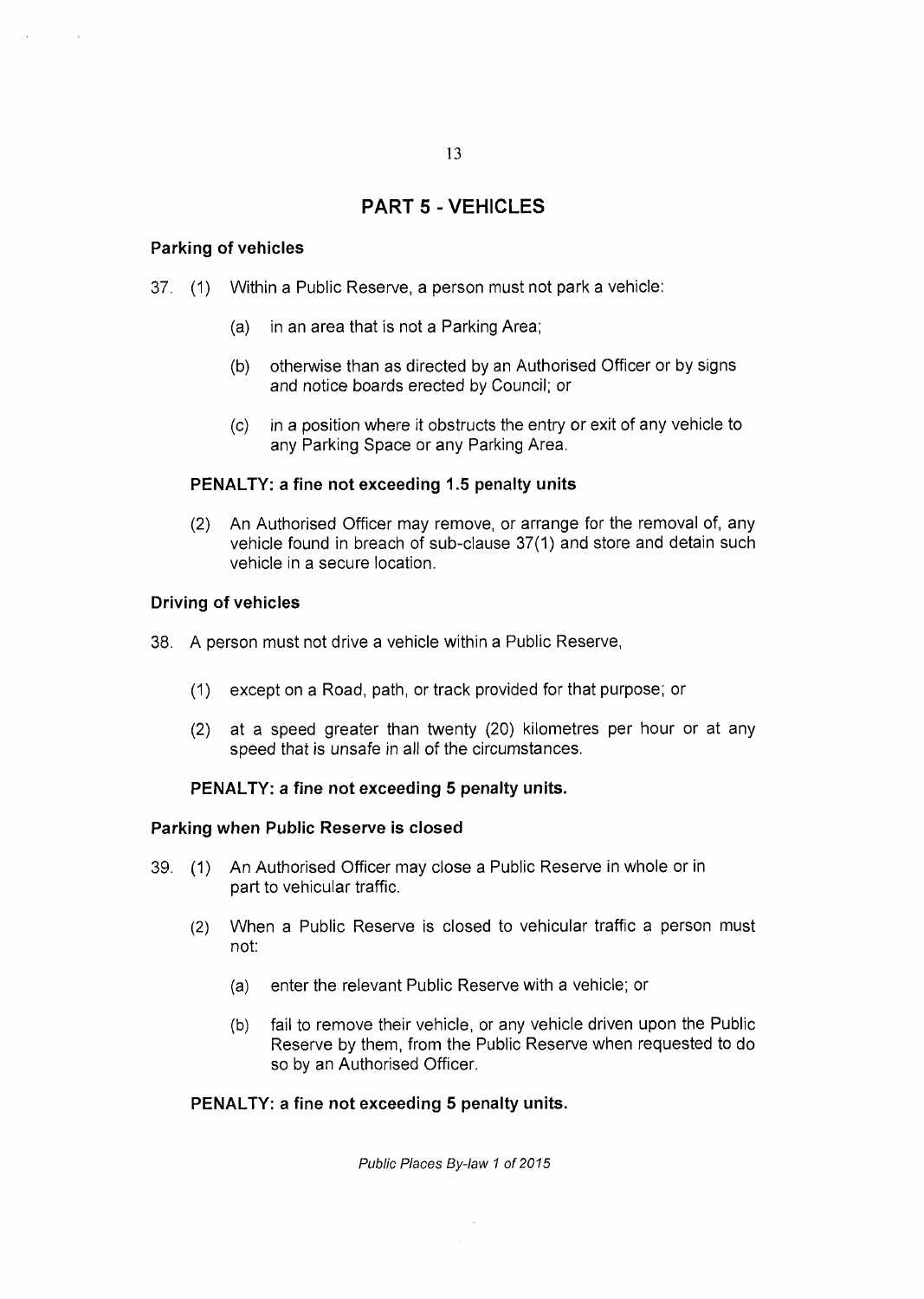## **Entry and exit of Parking Area**

40. A person driving a vehicle in a Public Reserve must not enter or leave a Parking Area except by an appropriately marked access or egress point.

## **PENALTY: a fine not exceeding 1.5 penalty units.**

#### **Reserved Parking Spaces**

- 41. (1) An Authorised Officer may specify:
	- (a) the location of reserved Parking Areas and reserved Parking Spaces; and
	- (b) the conditions that apply to the use of reserved Parking Areas and reserved Parking Spaces.
	- (2) A person must not park or leave a vehicle in a Parking Space or Parking Area which is designated by the General Manager to be "Reserved" unless the vehicle displays a Permit issued by an Authorised Officer which entitles the holder of that Permit to park in a "Reserved" area.

#### **PENALTY: a fine not exceeding 3 penalty units.**

(3) An Authorised Officer may remove, or arrange for the removal of, any vehicle found in breach of sub-clause 41(2) and store and detain such vehicle in a secure location.

#### **Washing, dismantling and/or repairing vehicles**

42. (1) Subject to sub-clause 42(2), within a Public Reserve a person must not dismantle, paint, wash, sweep out, service or repair any vehicle unless the person has sought and obtained a Permit to do so.

#### **PENALTY: a fine not exceeding 5 penalty units.**

(2) Sub-clause 42(1) does not apply to any activity which is reasonably necessary to enable any vehicle to move from, or to be removed from, a Public Reserve.

#### **Non-derogation**

43. This Part 5 does not detract from or otherwise affect the operation of Part VII of the *Local Government (Highways) Act 1993* (Tas).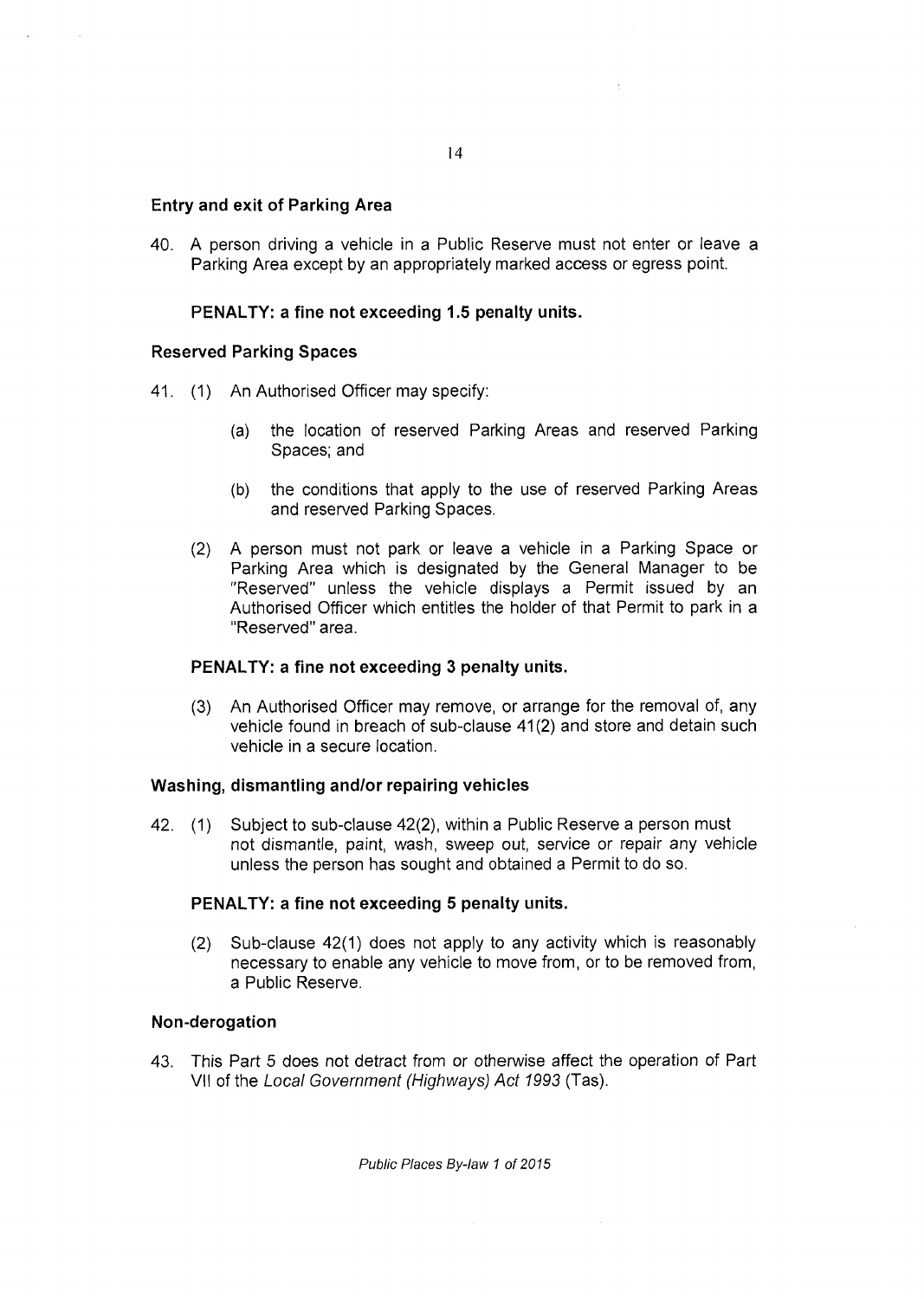# PART 6 - MISCELLANEOUS

#### **Commission of offence**

44. Any person who contravenes or fails to comply with any provision of this By-law is guilty of an offence and liable on conviction to the penalty set out in the relevant part of this By-law.

#### **Powers of Authorised Officers**

- 45. For the purposes of this By-law, Authorised Officers are authorised to:
	- (a) remove any person from a Public Reserve whom they reasonably believe is offending against this By-law; and
	- (b) remove anything which is on a Public Reserve without the approval of the Council.

#### **Powers of Police Officers**

- 46. For the purposes of this By-law, police officers are authorised to:
	- (a) assist any Authorised Officer to carry out an action specified in clause 45;
	- (b) remove any person from a Public Reserve whom they reasonably believe is offending against this By-law;
	- (c) remove anything which is on a Public Reserve without the approval of the Council; and
	- (d) arrest a person who is on a Public Reserve and whom the police officer reasonably believes is offending against this By-law.

#### **Regulation of activities**

- 47. (1) An Authorised Officer may give reasonable directions to any person using, playing or engaging in any game, sport or other activity within a Public Reserve which regulates the manner in which the activity is conducted with the aim of avoiding inconvenience or risk of danger to any other lawful users of the Public Reserve.
	- (2) A person must not fail to comply with a reasonable direction given by an Authorised Officer under sub-clause 47(1).

#### **PENALTY: a fine not exceeding 2 penalty units.**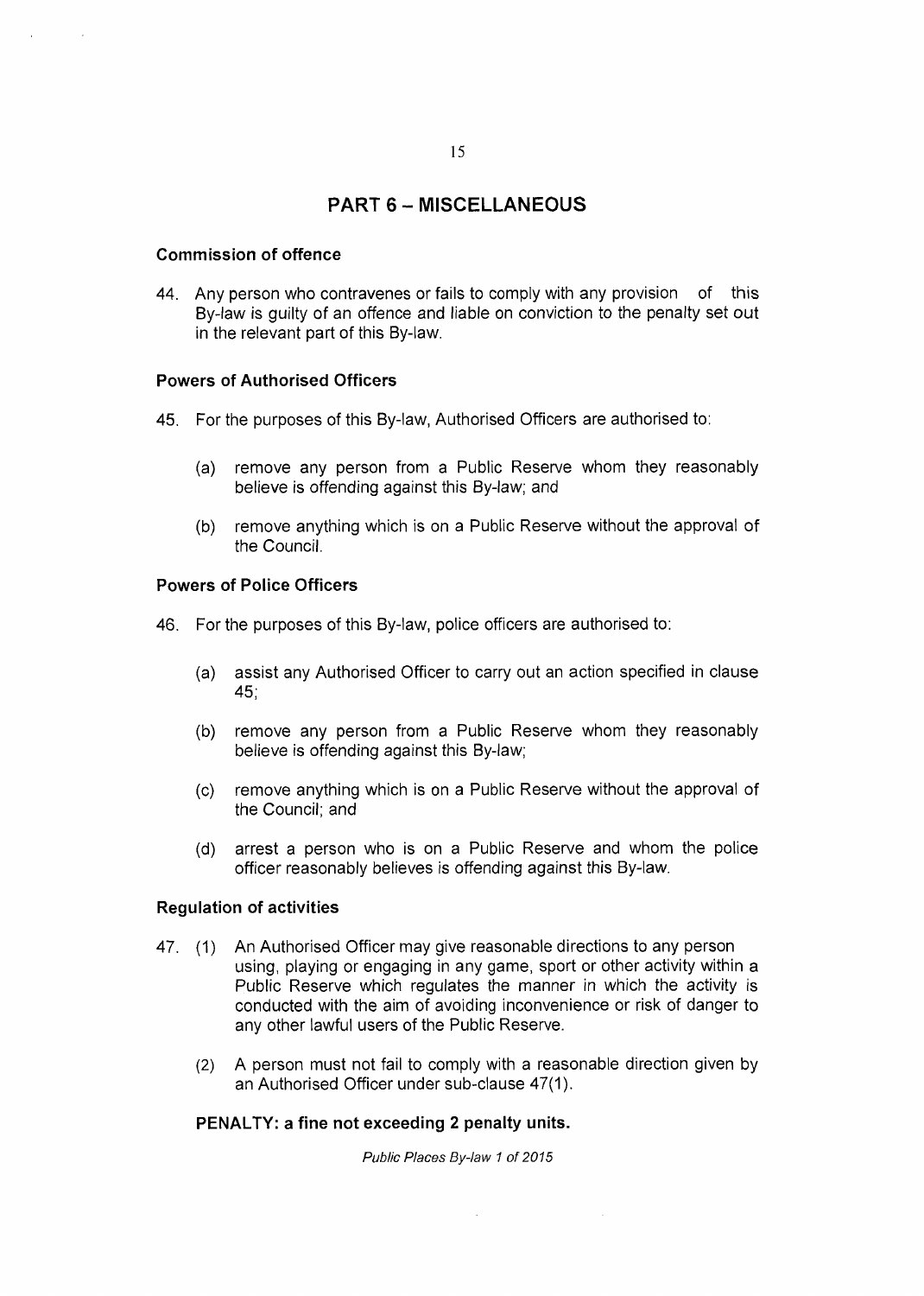# **Supply of name and address**

- 48. If an Authorised Officer reasonably believes that a person is offending or has offended against a provision of this By-law, the Authorised Officer may request that the person give the Authorised Officer the person's name and address. A person must not;
	- (a) fail to comply with a request made by an Authorised Officer pursuant to this clause 48; or
	- (b) knowingly provide false information to an Authorised Officer in response to a request made pursuant to this clause 48.

#### **PENALTY: a fine not exceeding 5 penalty units**

 $\Delta \phi$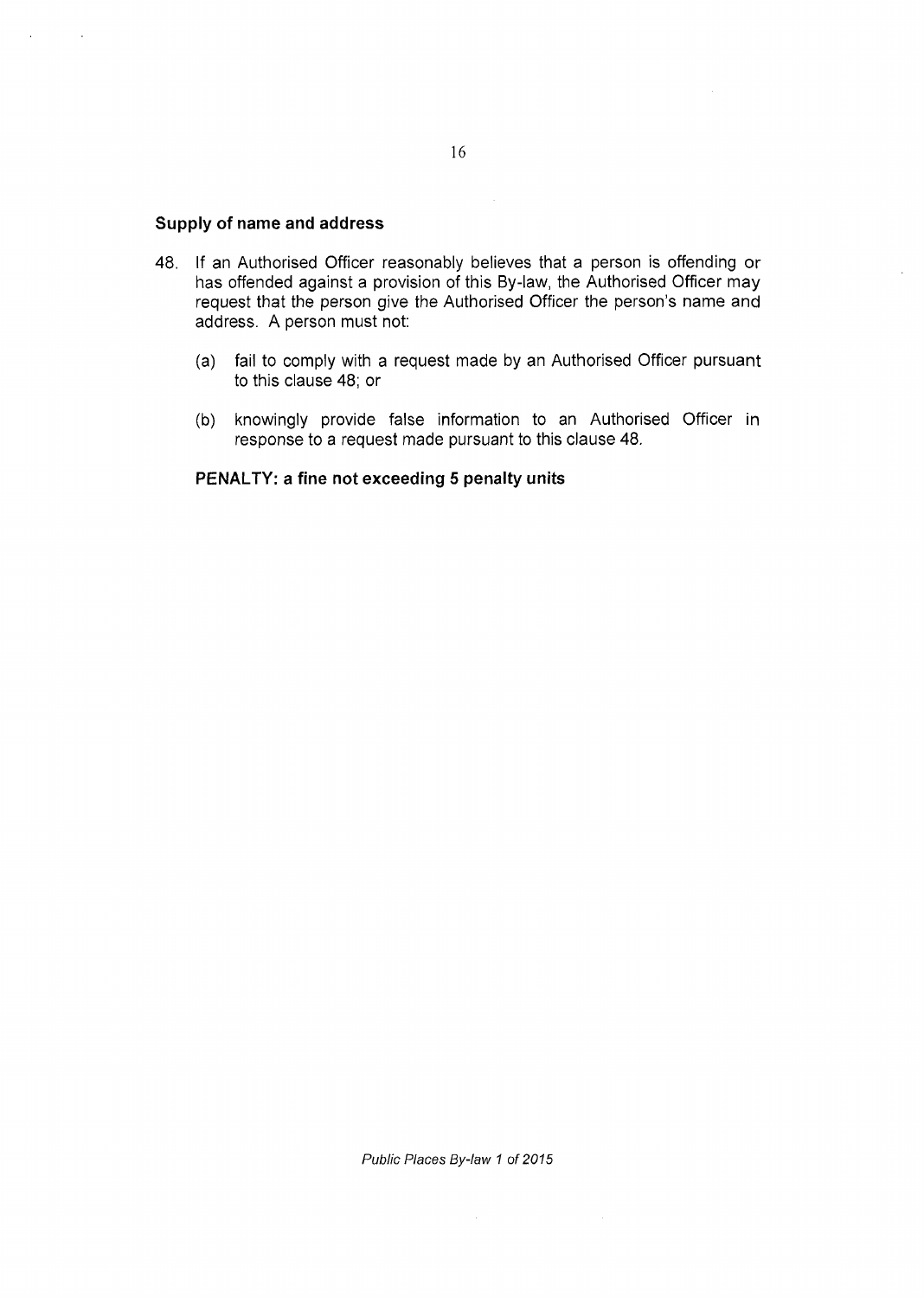# PART 7 - RECTIFICATION NOTICE & COSTS RECOVERY

#### **Rectification notices**

- 49. (1) An Authorised Officer may give notice to a person who has done anything in contravention of this By-law which is capable of being rectified by any work or thing, requiring that person to do the work or thing that the Authorised Officer considers is reasonably required to rectify the consequences of that contravention.
	- (2) A notice given under sub-clause 49(1):
		- (a) is to be in writing, signed by an Authorised Officer; and
		- (b) is to be given to the person who contravened this By-law; and
		- (c) is to identify the relevant contravention of this By-law; and
		- (d) is to state the work or thing to be done that is required to rectify the contravention; and
		- (e) is to state the time by which the work or thing is to be completed; and
		- (f) may state the time by which the work or thing is to be commenced or any timetable for the commencement or completion of any part of the work or thing to be done; and
		- (g) may require that the work or thing be done only by such other person who has appropriate qualifications.
	- (3) A person must not fail to comply with a notice given pursuant to subclause 49(1).

#### **PENALTY: a fine not exceeding 10 penalty units**

(4) The Council may perform, or arrange for the performance of, any work or other matter required by a notice given under sub-clause 49(1) if such notice is not complied with within any timeframe stipulated in the notice or, where no timeframe is stipulated, upon the expiration of a reasonable period of time.

#### **Recovery of Council's expenses**

50. (1) All expenses reasonably incurred by the Council as a consequence of any failure to comply with, or any contravention of, this By-law are recoverable by the Council as a debt payable by the person whose act or omission constituted the failure or contravention.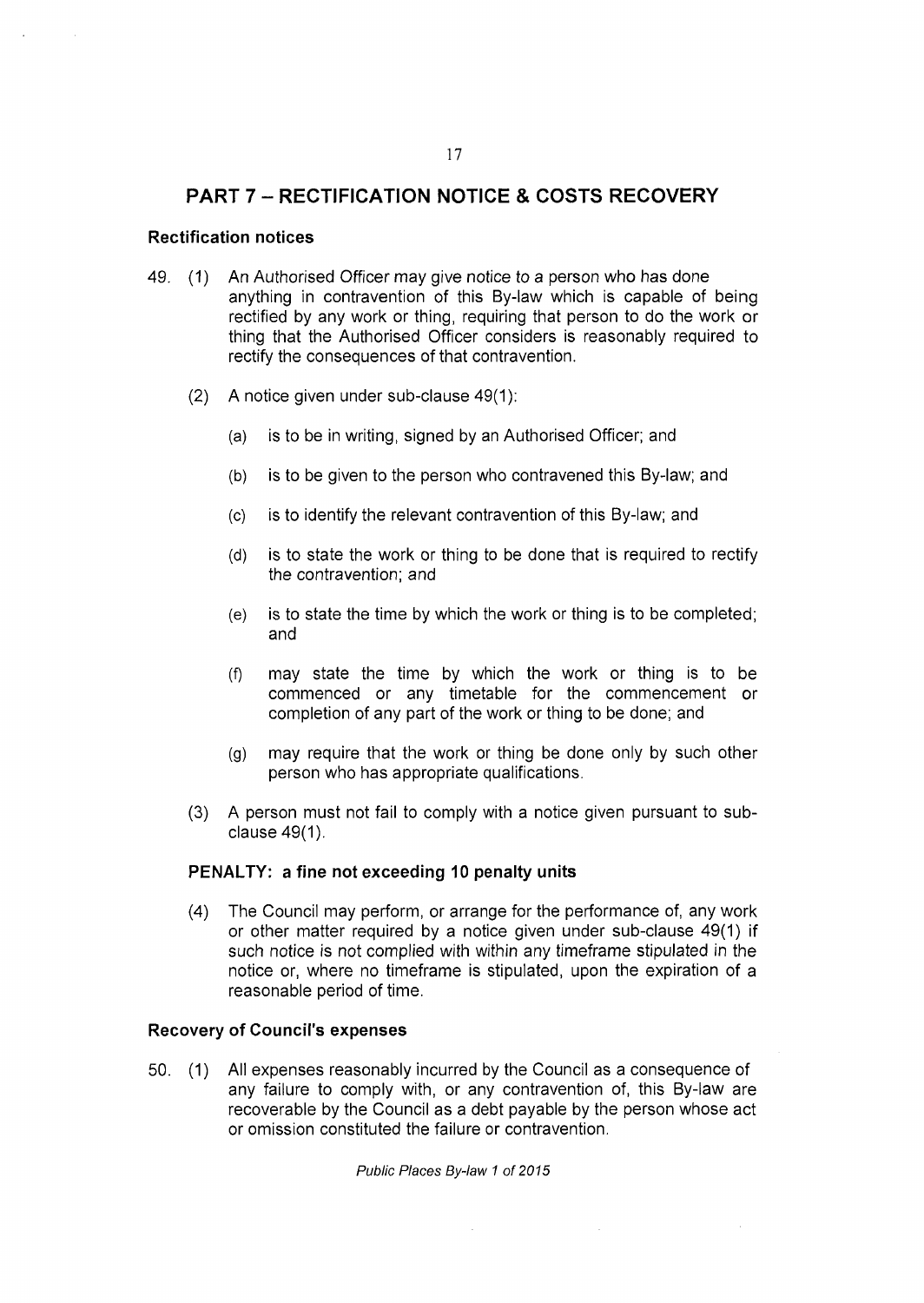(2) A debt accrued pursuant to sub-clause 50(1) is recoverable by Council in a court of competent jurisdiction in addition to any penalty imposed in relation to a failure to comply with, or any contravention of, this Bylaw.

# **Removed articles**

51. Council may retain any article removed from land by Council pursuant to a power contained in this By-law until such time as all fees, costs and charges pertaining to the removal, maintenance and storage of the article have been paid in full.

# **Dealing with removed articles**

- 52. If a removed article is not claimed by the owner (or a person acting on the owner's behalf) within forty eight (48) hours following its removal pursuant to this By-law, the General Manger is to give notice in writing to the owner (if ascertainable) of the article containing the following particulars:
	- (a) a description of the article;
	- (b) the location from which the article was removed;
	- (c) the date of removal;
	- (d) the location from which the article can be claimed;
	- (e) the fees, costs and charges payable in respect of the removal, maintenance and storage of the article; and
	- (f) that if the article is not claimed within fourteen (14) days of the issue of the notice that the article may be disposed of by Council.
- 53. If the owner of a removed article cannot be ascertained or found after making reasonable enquiries, and the General Manager is of the opinion that the value of the article is such that it warrants the costs of advertising, the General Manager is to publish on at least one (1) occasion a notice containing the particulars specified in clause 52 in a local newspaper circulating within the Municipal Area.

#### **Disposal of unclaimed articles**

- 54. Council may dispose of any removed article if:
	- (a) the article is not claimed within fourteen (14) days of the issue of the notice referred to in clause 52; or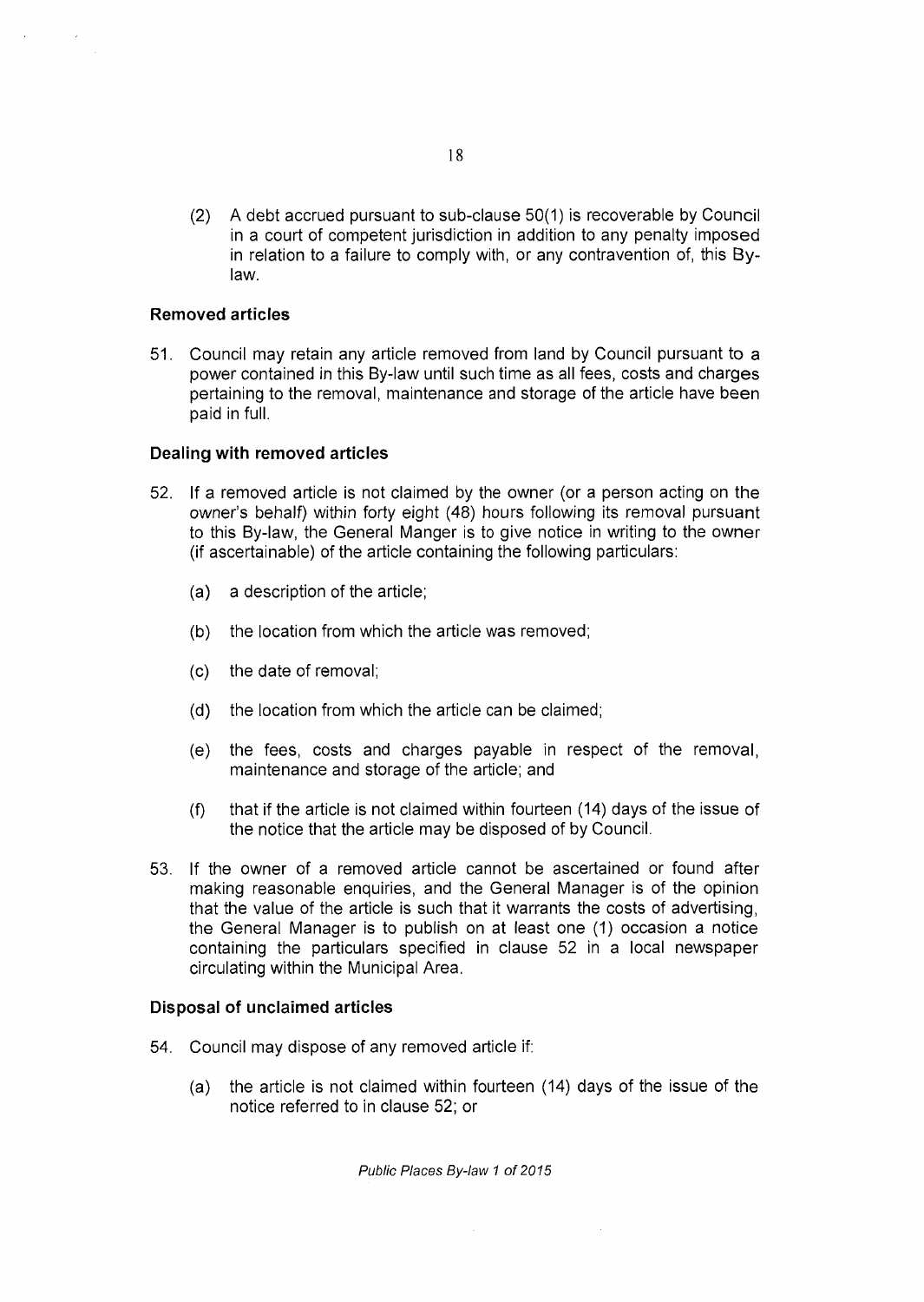- (b) the fees, costs and charges payable in respect of the removal and storage of the article have not been paid within fourteen (14) days of the issue of the notice referred to in clause 52; or
- (c) where the owner is not ascertainable and has not come forward in response to the public advertisement, fourteen (14) days have elapsed from the date of the publication of the public advertisement in accordance with clause 53.
- 55. A removed article may be disposed of under clause 54:
	- (a) by tender or public auction following notification in a local newspaper circulating within the Municipal Area; or
	- (b) in such manner as the General Manager sees fit if:
		- (i) no tender is received or no bids are made at a public auction; or
		- (ii) the General Manager is of the opinion (reasonably held) that the article is of such low value that it does not warrant the costs of a tender or public auction.
- 56. If a removed article is disposed of under clause 55, the General Manager must notify the owner of the article as soon as practicable if the owner can be ascertained or found after making reasonable enquiries. If the owner of the article so requests, then the proceeds obtained from the disposal of the article must be paid to the owner, less any fees that are due to Council, advertising costs, and any other costs incurred by the Council in the removal, storage, maintenance and disposal of the article.

*Public Places By-law 1 of 2015* 

 $\sim$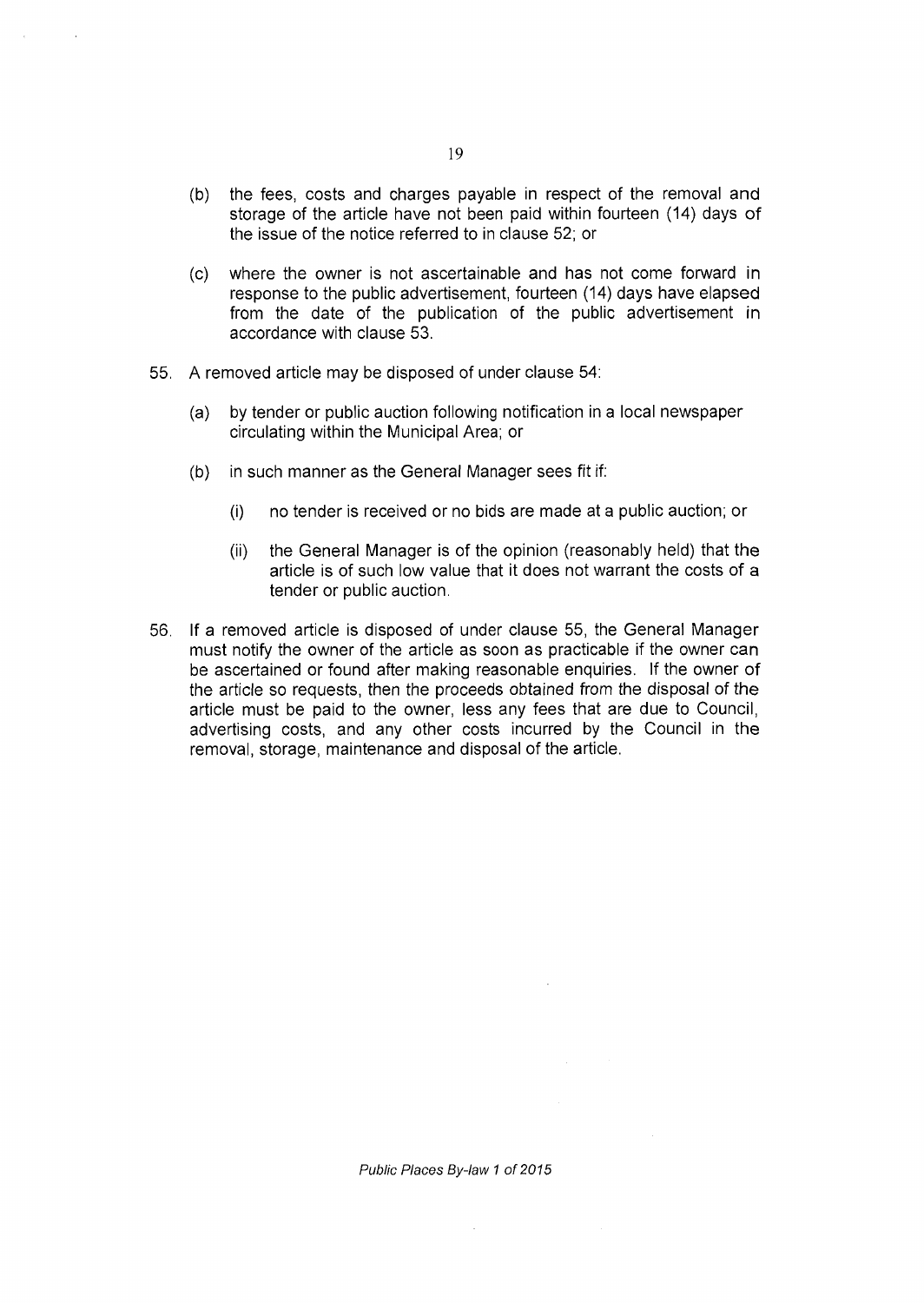# PART 8 - INFRINGEMENT NOTICES

- 57. (1) In this clause 57:
	- (a) the term **"Specified Offence"** means an offence against the clause of this By-law specified in Column 1 of Schedule 1 to this By-law;
	- (b) the term **"Infringement Notice"** means a notice which:
		- (i) is authorised under this Bylaw;
		- (ii) sets out the particulars of an alleged Specified Offence; and
		- (iii) gives an alleged offender the option of paying the penalty set out in the notice or having the matter dealt with in court.
	- (2) An Authorised Officer may:
		- (a) issue an Infringement Notice to any person that the Authorised Officer has reason to believe is guilty of a Specified Offence;
		- (b) issue one (1) Infringement Notice in respect of more than one Specified Offence; and
		- (c) impose a monetary penalty for the Specified Offence in respect of which the Infringement Notice is issued.
	- (3) The penalties listed in Column 3 of Schedule 1 to this By-law are the prescribed penalties for the Specified Offences listed in Column 1 of that Schedule to which they respectively relate.
	- (4) Payment of a monetary penalty must be made to the General Manager within twenty eight (28) days of the issue of the Infringement Notice to avoid the Infringement Notice being referred to the Director, Monetary Penalties Enforcement Service.
	- (5) In addition to any other method of service, an Infringement Notice alleging that a vehicle has been used in relation to a Specified Offence may be duly served by affixing the Infringement Notice to that vehicle.
	- (6) The *Monetary Penalties Enforcement Act 2005* (Tas) applies to all Infringement Notices issued pursuant to this By-law.
	- (7) All monies payable to the Council under this By-law are a debt due to the Council and recoverable at law in a court of competent jurisdiction.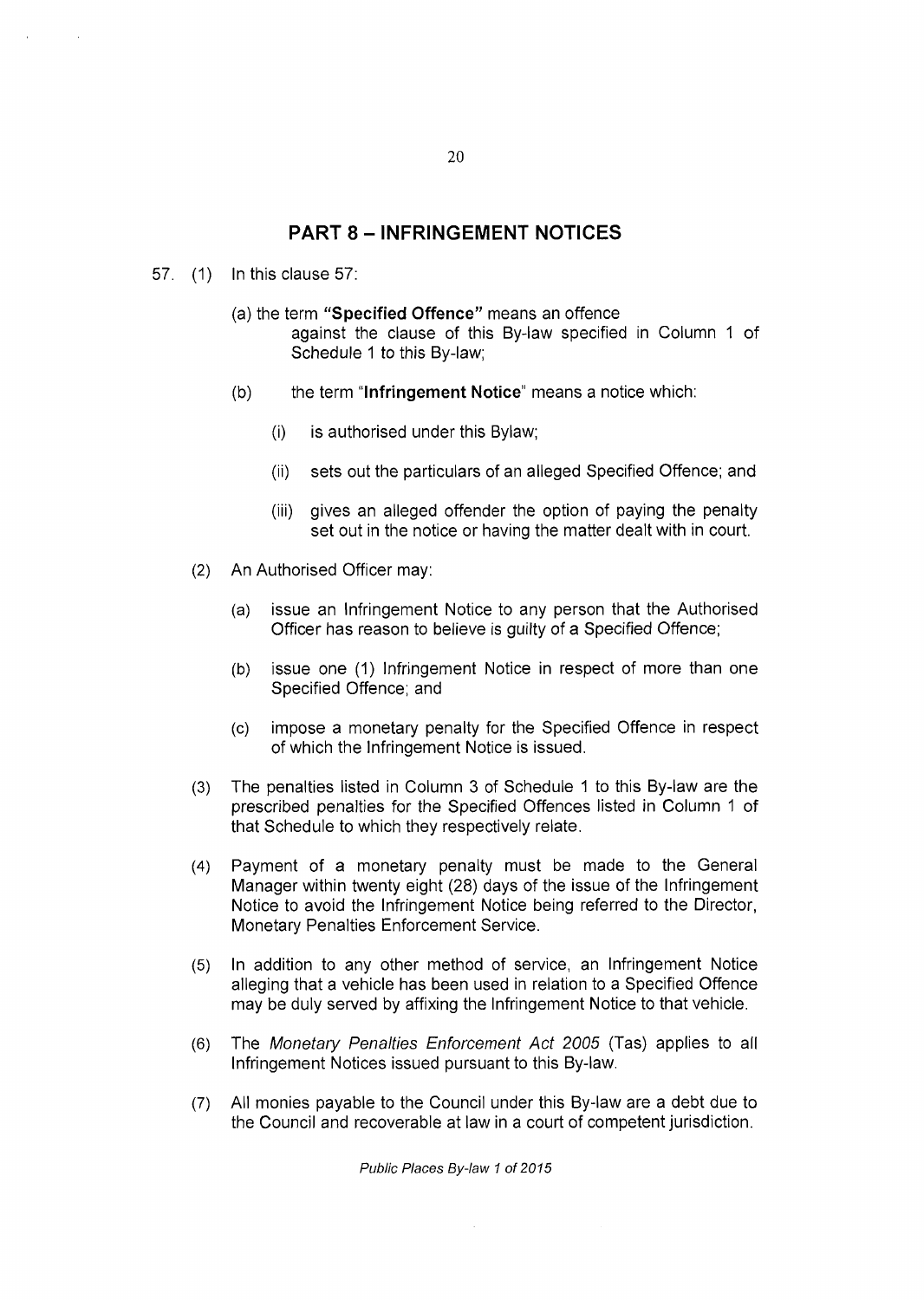# PART 9 - PERMITS

#### **Applications for Permits**

- 58. All applications for Permits to conduct activities regulated by this By-law must be lodged with the General Manager and accompanied by the following:
	- (a) a statement in writing of the type and nature of the activity proposed to be undertaken by the applicant;
	- (b) a scaled drawing showing the location and extent of the proposed activity; and
	- (c) a safety management plan or a description of any necessary safety measures that are appropriate for the proposed activity.

# **Additional information**

59. Upon receipt of an application for a Permit, an Authorised Officer or Council may request such other or additional information as the Authorised Officer or Council deems to be necessary in order to conduct a full and proper assessment of the application.

#### **Matters taken into account**

- 60. In deciding whether or not to grant a Permit, Council will have regard to the following matters (as applicable):
	- (a) the potential for damage to Council infrastructure or land;
	- (b) public nuisance, amenity and safety;
	- (c) public access in the area;
	- (d) the maintenance of peace and good order;
	- (e) the movement of traffic in an area;
	- (f) the manner of any proposed advertising;
	- (g) the nature, size, shape extent and location of any proposed road furniture;
	- (h) the availability of suitable parking for motor vehicles in the area;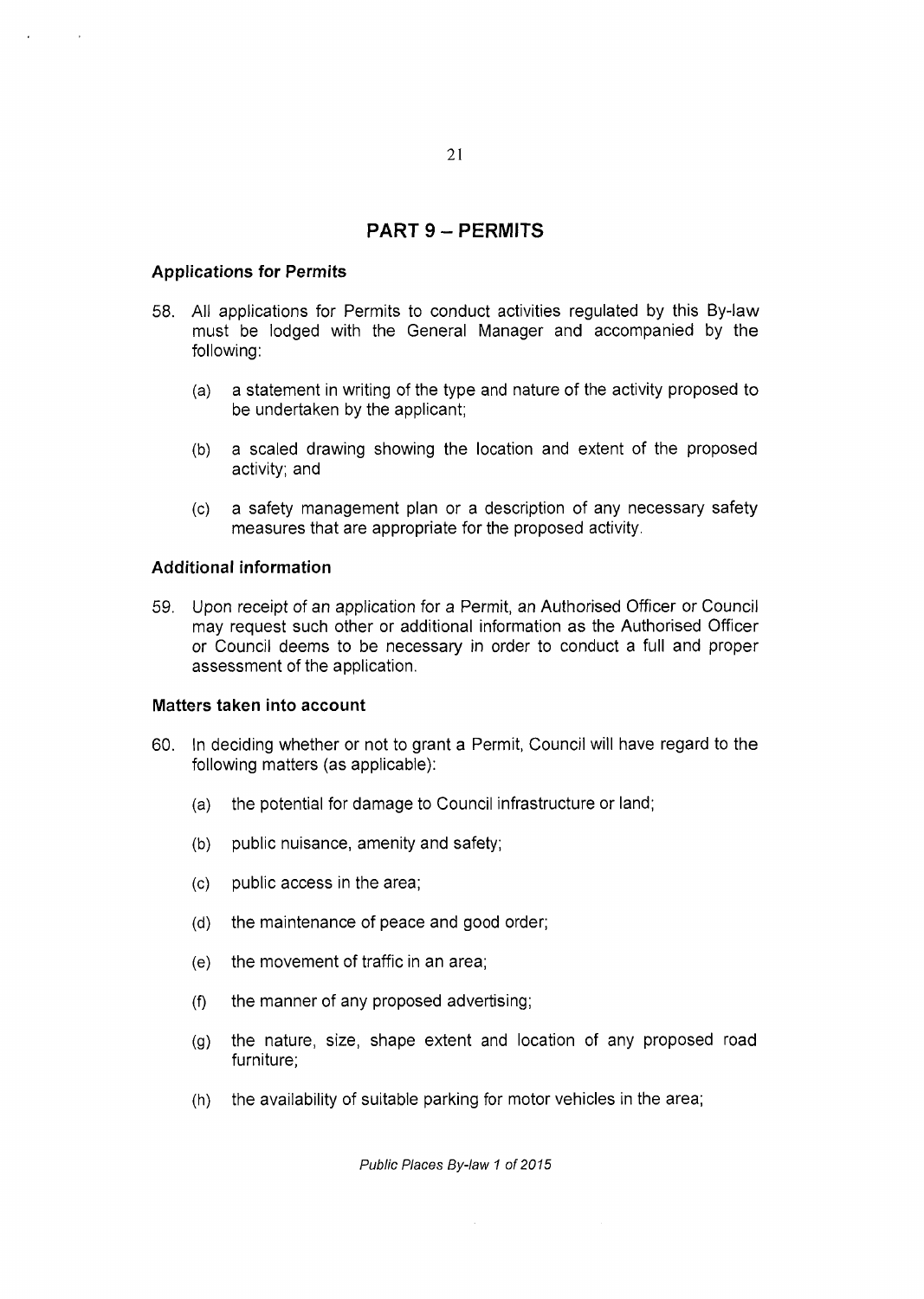- (i) representations made by any police officer;
- (j) disturbance of existing business or commercial activities; and
- (k) any other matters that are relevant to the application.

#### **Conditions of a Permit**

61. A Permit issued under this By-law may be subject to such terms and conditions as an Authorised Officer or Council considers appropriate in all of the circumstances.

#### **Compliance with terms and conditions**

62. The holder of a Permit must comply with the terms and conditions of that Permit.

#### **PENALTY: 10 Penalty Units**

#### **Form of Permit**

- 63. Every Permit issued under this By-law is to:
	- (a) be in writing;
	- (b) bear the date on which it was granted;
	- (c) bear the name of the person or entity to which it is issued; and
	- (d) include all terms and conditions imposed by an Authorised Officer or Council.

#### **Duration of Permit**

- 64. All Permits will, unless otherwise specified in the Permit:
	- (a) commence on the date of issue; and
	- (b) expire automatically at the conclusion of a specified period, or earlier if cancelled or suspended pursuant to clause 65 of this By-law.

#### **Cancellation and suspension of Permits**

65. The General Manager may suspend or cancel any Permit in the event that any term or condition of the relevant Permit is not complied with. In the event that the General Manager suspends or cancels a Permit, the General Manager must notify the Permit holder of the cancellation or suspension and provide written reasons for taking such action.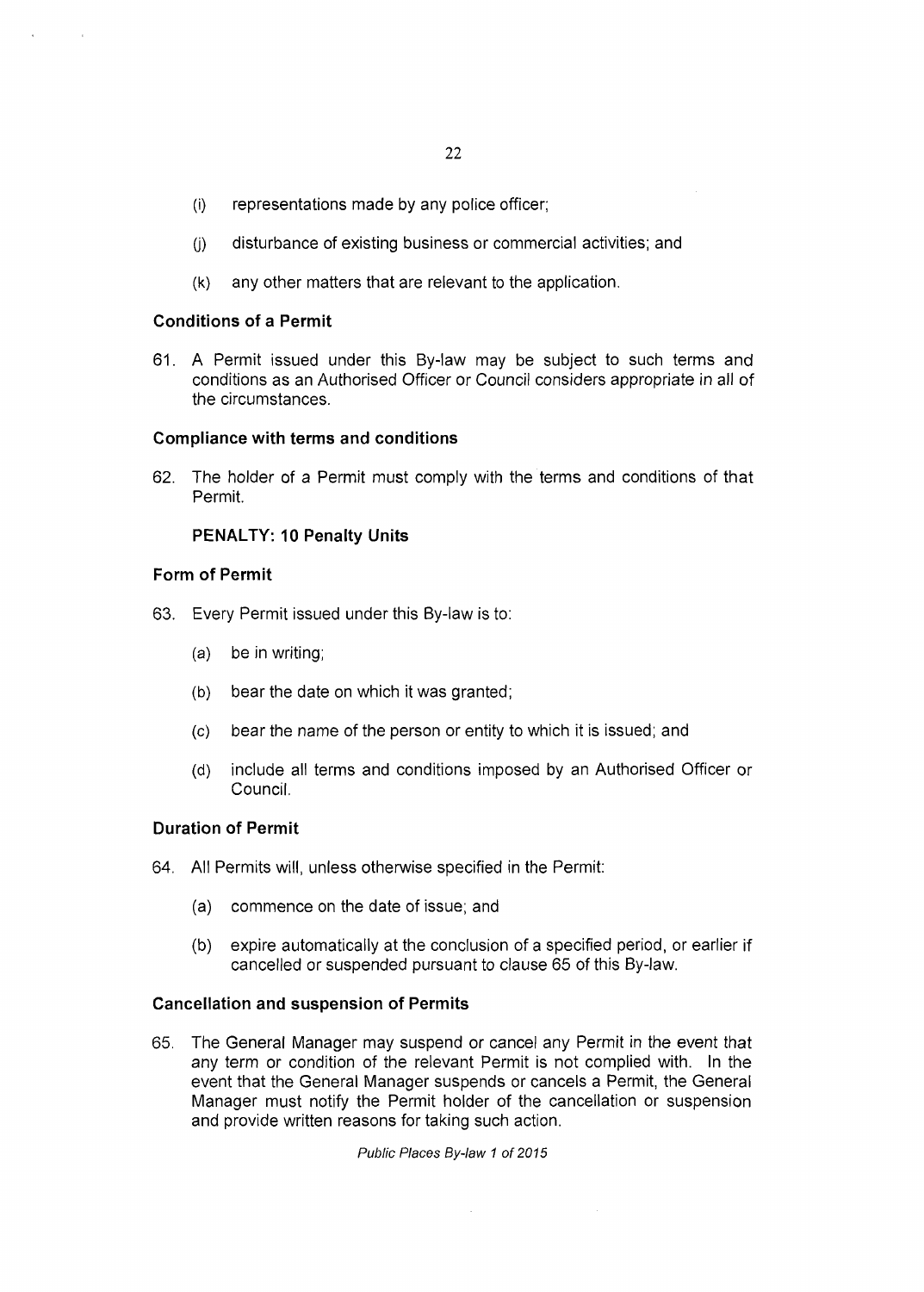- **66. The cancellation or suspension of a Permit takes effect from the date of receipt of notice (oral or written) of suspension or termination (respectively) by the Permit holder.**
- **67. When a Permit is suspended in accordance with clause 65:** 
	- **(a) the activity authorised by the Permit cannot be carried out during the period of suspension; and**
	- **(b) the period of suspension will end upon the General Manager being satisfied that the suspension is no longer required and notifying the Permit holder of same.**
- **68. The General Manager may cancel a suspended Permit at any time during the period of suspension. In the event that the General Manager cancels a suspended Permit, the General Manager must notify the Permit holder of the cancellation and provide written reasons for taking such action.**

#### Assignment of Permits

**69. A Permit must not be assigned, novated or in any other way transferred to any other person or entity except with the written consent of an Authorised Officer or Council.**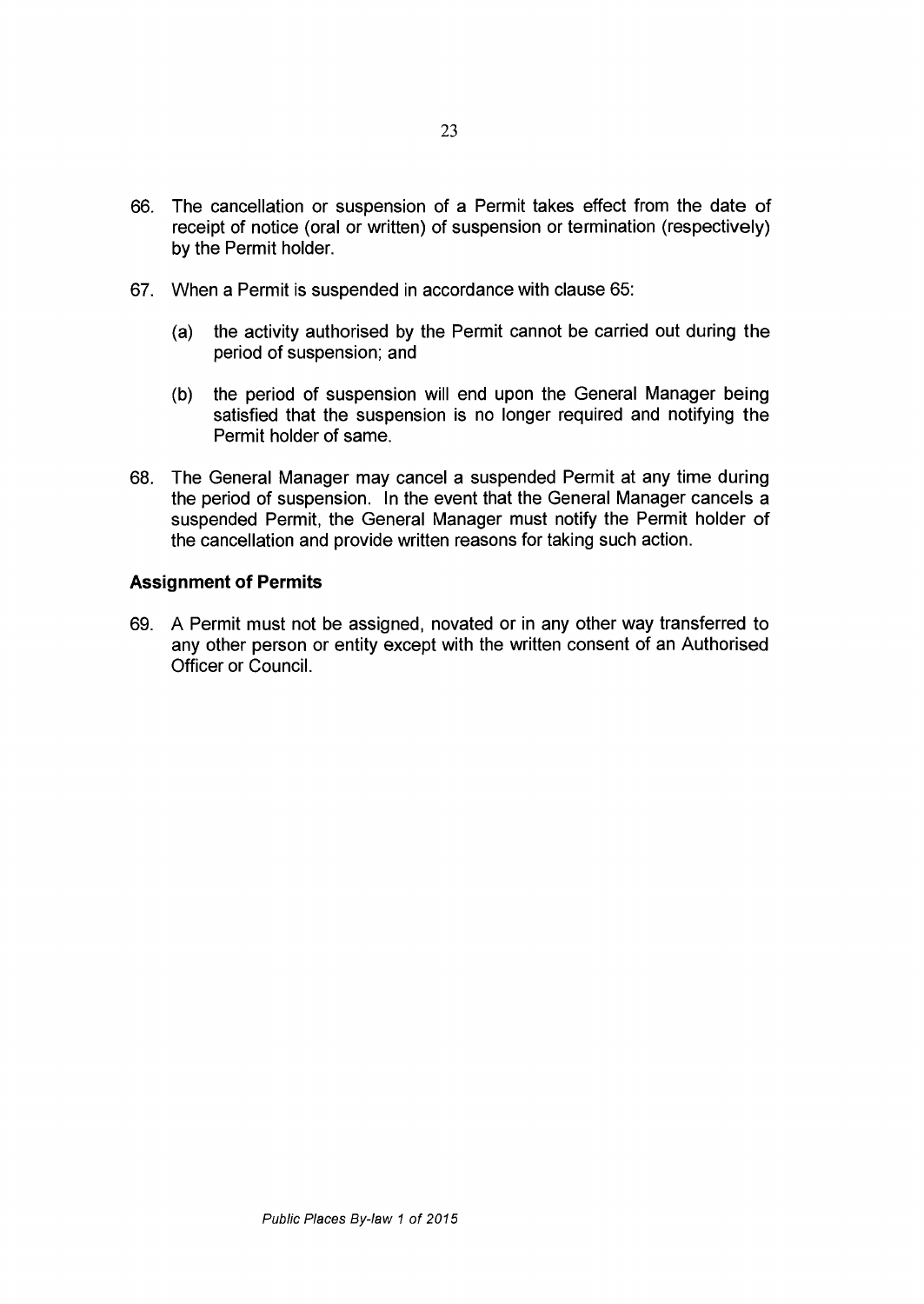# SCHEDULE 1

# Public Places By-law No. 1 of 2015

# INFRINGEMENT NOTICE OFFENCES

| Column 1       | Column <sub>2</sub>                                       | Column 3       |
|----------------|-----------------------------------------------------------|----------------|
| <b>CLAUSE</b>  | <b>GENERAL DESCRIPTION OF OFFENCE</b>                     | PENALTY UNITS  |
| 4(2)           | Enter or remain in a closed Public Reserve                | 1.25           |
| 6              | Non-compliance with hire conditions                       | 5              |
| $\overline{7}$ | Sub-lease of Public Reserve                               | 5              |
| 8              | Interfere with peaceable use of a Public<br>Reserve       | 2.5            |
| 9              | Conducting functions                                      | 1.25           |
| 10(1)          | Creation of entrance to Public Reserves                   | 2.5            |
| 10(3)          | Failure to close entrance to Public Reserve               | 2.5            |
| 11(1)          | Erecting structures                                       | 2.5            |
| 12(1)          | Erecting signs                                            | 2.5            |
| 13(2)          | Placing furniture in a Public Reserve without<br>a Permit | 2.5            |
|                |                                                           | plus 1 per day |
| 14             | Sale of items                                             | 1.25           |
| 15             | Distribution of advertisement                             | 125            |
| 16             | Busking, preaching, concerts and similar<br>activities    | 2.5            |
| 17             | Organised sport                                           | 5              |
| 18             | Other organised activities                                | 5              |
| 19(1)          | Misuse or damage of Children's Playground                 | 1.25           |
| 19(2)          | Smoking or consuming Liquor near Children's<br>Playground | 1.25           |
| 20             | Playing golf                                              | 1.25           |
| 21             | Use of radio and loudspeakers                             | 2.5            |
| 22             | Use of change rooms and public toilets                    | 1.25           |
| 23             | Collection of money                                       | 1.25           |
| 24             | Camping in Public Reserve                                 | 2.5            |
| 25(1)          | Animals in Public Reserves                                | 1.25           |

*Public Places By-law 1 of 2015* 

 $\mathcal{L}^{\mathcal{L}}(\mathcal{L}^{\mathcal{L}})$  and  $\mathcal{L}^{\mathcal{L}}(\mathcal{L}^{\mathcal{L}})$  and  $\mathcal{L}^{\mathcal{L}}(\mathcal{L}^{\mathcal{L}})$  and  $\mathcal{L}^{\mathcal{L}}(\mathcal{L}^{\mathcal{L}})$ 

 $\mathcal{L}_{\text{max}}$  and  $\mathcal{L}_{\text{max}}$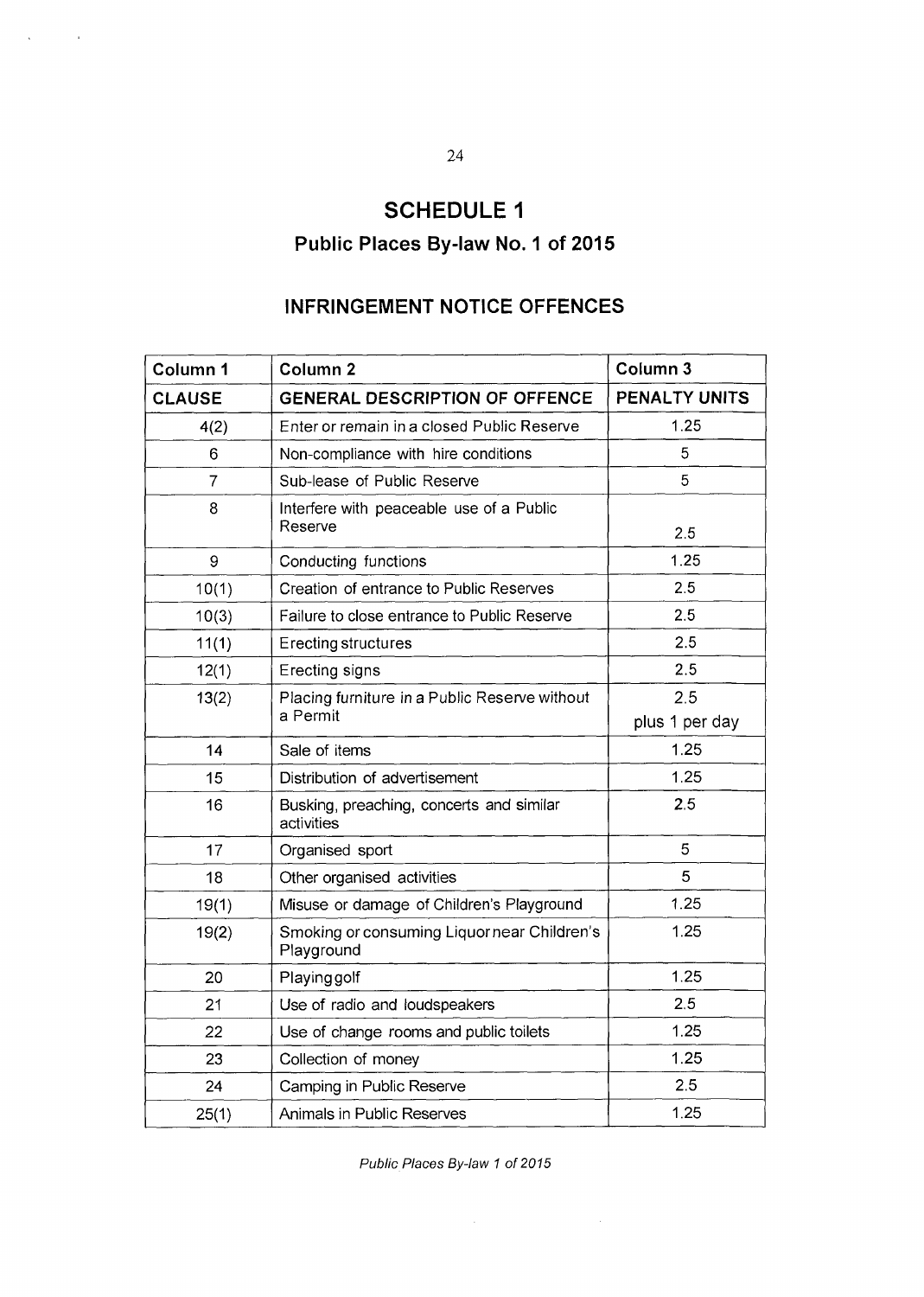| Column 1      | Column <sub>2</sub>                                                | Column <sub>3</sub> |
|---------------|--------------------------------------------------------------------|---------------------|
| <b>CLAUSE</b> | <b>GENERAL DESCRIPTION OF OFFENCE</b>                              | PENALTY UNITS       |
| 26            | Projectiles                                                        | 1.25                |
| 27            | Willfully breaking a glass item                                    | 1.25                |
| 28            | <b>Abusing Authorised Officers</b>                                 | 1.25                |
| 29(2)         | Possess or consume Liquor in Liquor free area                      | 2.5                 |
| 30            | Damaging, taking, &c., Council property                            | 2.5                 |
| 31            | Damage to items of architectural,<br>archaeological, &c., interest | 2.5                 |
| 32            | Protection of Wildlife                                             | 5                   |
| 33            | Hunting Equipment                                                  | 5                   |
| 34            | Lighting fire                                                      | 2.5                 |
| 35            | Graffiti                                                           | 2.5                 |
| 36            | Removal of wood                                                    | 2.5                 |
| 37(1)         | Parking of vehicles                                                | 0.5                 |
| 38            | Driving of vehicles                                                | 1.25                |
| 39(2)         | Parking when Public Reserve closed                                 | 1.25                |
| 40            | Entry and exit of Parking Area                                     | 0.5                 |
| 41(2)         | Parking in reserved Parking Space                                  | 1                   |
| 42(1)         | Washing, dismantling and/or repair of vehicles                     | 1.25                |
| 47(2)         | Regulation of activities                                           | 0.5                 |
| 48            | Failure to supply correct name and address                         | 1.25                |
| 49(3)         | Failure to comply with rectification notice                        | 2.5                 |
| 62            | Failure to comply with Permit                                      | 2.5                 |

 $\mathcal{L}^{\text{max}}_{\text{max}}$  and  $\mathcal{L}^{\text{max}}_{\text{max}}$ 

*Public Places By-law 1 of 2015* 

 $\label{eq:2.1} \frac{1}{\sqrt{2}}\left(\frac{1}{\sqrt{2}}\right)^{2} \left(\frac{1}{\sqrt{2}}\right)^{2} \left(\frac{1}{\sqrt{2}}\right)^{2} \left(\frac{1}{\sqrt{2}}\right)^{2} \left(\frac{1}{\sqrt{2}}\right)^{2} \left(\frac{1}{\sqrt{2}}\right)^{2} \left(\frac{1}{\sqrt{2}}\right)^{2} \left(\frac{1}{\sqrt{2}}\right)^{2} \left(\frac{1}{\sqrt{2}}\right)^{2} \left(\frac{1}{\sqrt{2}}\right)^{2} \left(\frac{1}{\sqrt{2}}\right)^{2} \left(\$ 

 $\mathcal{L}^{\text{max}}_{\text{max}}$